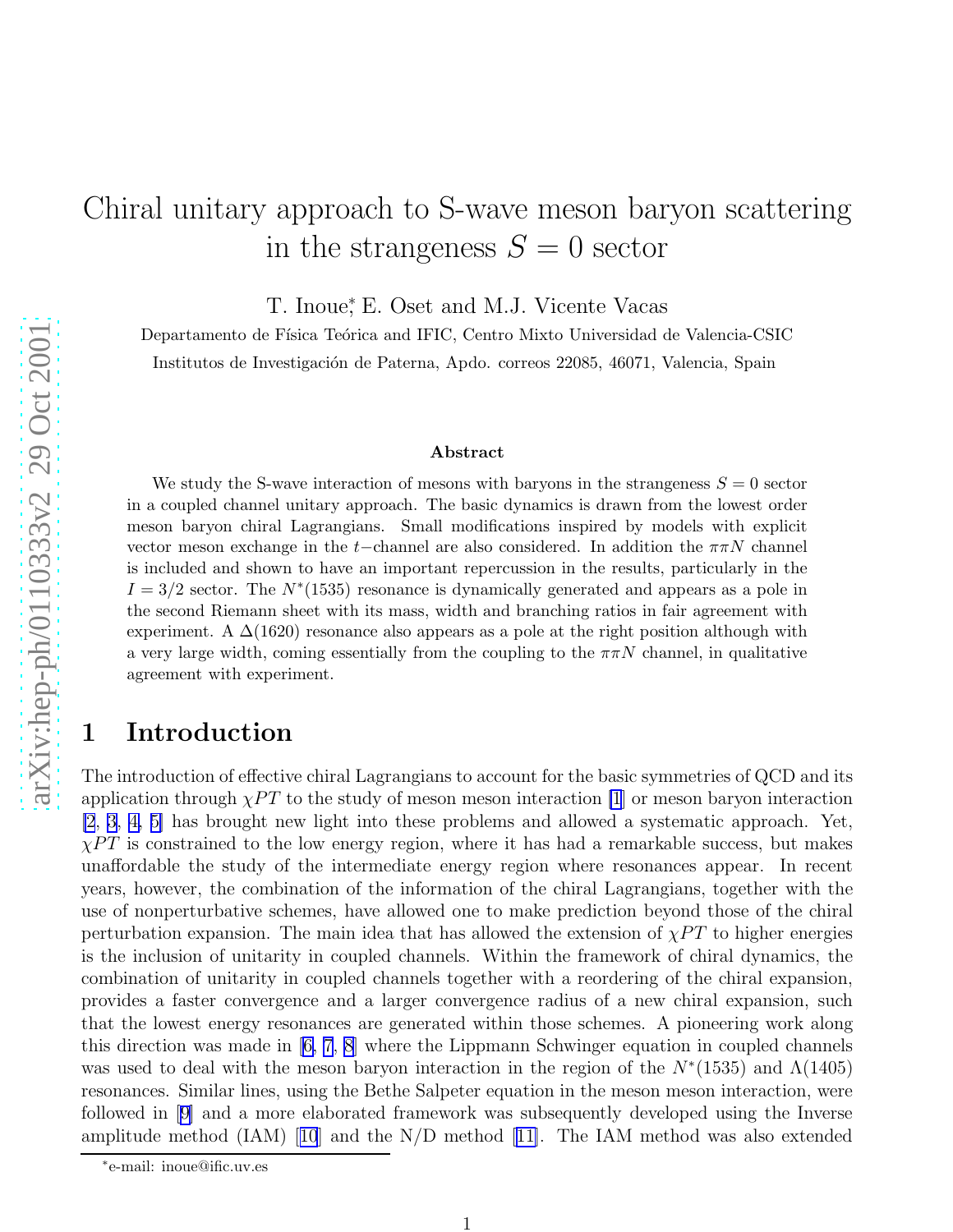<span id="page-1-0"></span>

Figure 1: Diagram representation of the Bethe-Salpeter equation.

to the case of the meson baryon interaction in[[12](#page-21-0)] and in[[13\]](#page-21-0) where a good reproduction of the  $\Delta$  resonance was obtained using second order parameters of natural size. The N/D method has alsobeen used for  $\pi N$  scattering [[14\]](#page-21-0) and in the K<sup>-</sup>N and coupled channels system in [[15\]](#page-21-0). A review of these unitary methods can be seen in [\[16](#page-21-0)]. The consideration of coupled channels to study meson baryon interactions at intermediate energies has also been exploited in [\[17](#page-21-0)] using the K-matrix approach, although not within a chiral context.

The Bethe Salpeter equation was also used in the study of the the meson baryon interaction in the strangeness  $S = -1$  sector in [\[18](#page-21-0)] and in the  $S = 0$  sector around the  $N^*(1535)$  region in [\[19\]](#page-21-0). In this latter work, aimed at determining the  $N^*N^*\pi$  coupling, only the vicinity of the resonance was studied and no particular attention was given to the region of lower energies. Subsequently a work along the same lines using the Bethe Salpeter equation, but considering all the freedom of the chiral constraints, was done in [\[20\]](#page-21-0) and a good reproduction of the experimental observables was obtained for the  $I = 1/2$  sector. Those works considered only states of meson baryon in the coupledchannels and both in [[19](#page-21-0)] and [\[20](#page-21-0)] the  $\pi \pi N$  channel was omitted. This channel plays a moderate role in the  $I = 1/2$  sector [\[21\]](#page-21-0) but, as we shall see, it plays a crucial role in the  $I = 3/2$ sector.

Our aim in the present work is to extend the chiral unitary approach to account for the  $\pi\pi N$ channel, including simultaneously some other corrections inspired by vector meson dominance (VMD) which finally allow one to have a reasonable description of the meson baryon interaction up to meson baryon energies of around 1600 MeV. The  $N^*(1535)$  resonance is generated dynamically in this approach and the mass, width and branching ratios are obtained in fair agreement with the experiment. The phase shifts and inelasticities for  $\pi N$  scattering in that region are also evaluated and good agreement with experiment is also found both in the  $I = 1/2$  and  $I = 3/2$  sectors. In addition some trace of the  $\Delta(1620)$  is found, linked to the introduction of the  $\pi\pi N$  channel, with a pole in the second Riemann sheet with the right energy, albeit a large width.

A side effect of the calculations is that we determine the s-wave part of the  $\pi N \to \pi \pi N$ transition amplitude, revising previous determinations in [\[23\]](#page-21-0) and [\[24](#page-21-0)], and together with the Pwave amplitudes previously determined, we obtain a good reproduction of the cross sections for these reactions.

# 2  $\pi N$  scattering in a 2-body coupled channel model

#### 2.1 Basic 2-body model

In this section we study the meson baryon scattering in S-wave in the strangeness  $S = 0$  sector. We shall make use of the Bethe Salpeter equation in coupled channels considering states of a meson of the  $0^-$  octet and a baryon of the  $1/2^+$  octet, as required by the SU(3) chiral formalism. For total zero charge we have six channels,  $\pi^- p$ ,  $\pi^0 n$ ,  $\eta n$ ,  $K^+ \Sigma^-$ ,  $K^0 \Sigma^0$ , and  $K^0 \Lambda$ .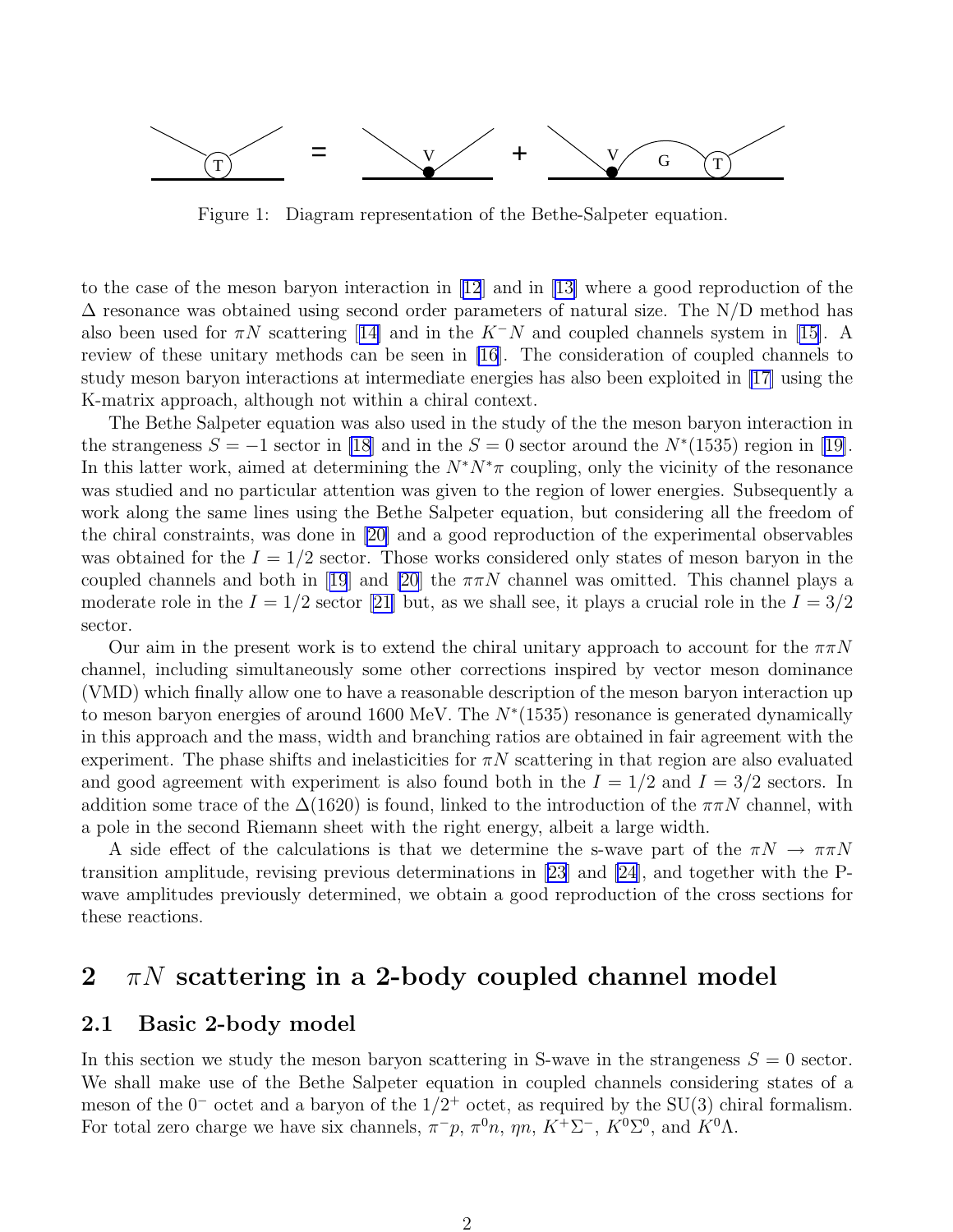|                | $K^+\Sigma^-$ | $K^{0}\nabla^{0}$ | $K^0\Lambda$ | $\pi^- p$     | $\pi^\circ n$  | ηn                      |
|----------------|---------------|-------------------|--------------|---------------|----------------|-------------------------|
| $K^+ \Sigma^-$ |               |                   |              |               | $\sqrt{2}$     | $\overline{\mathbf{3}}$ |
| $K^0\Sigma^0$  |               |                   |              |               | റ              | 2                       |
| $K^0\Lambda$   |               |                   |              | $\frac{3}{2}$ | $\overline{2}$ | $\mathcal{D}$           |
| $\pi^- p$      |               |                   |              |               |                |                         |
| $\pi^0 n$      |               |                   |              |               |                |                         |
| mп             |               |                   |              |               |                |                         |

<span id="page-2-0"></span>Table 1:  $C_{ij}$  coefficient in the potential.  $C_{ij} = C_{ji}$ 

The Bethe Salpeter equation is given by

$$
T = V + VGT \tag{1}
$$

where G is the product of the meson and baryon propagators. The diagrammatic expression of the T matrix is shown in Fig[.1](#page-1-0).Following [[18](#page-21-0)] we take the kernel (potential) of the Bethe Salpeter equation from the lowest order chiral Lagrangian involving mesons and baryons

$$
\mathcal{L}_{MB \to M'B'} = Tr \left[ \bar{B} i \gamma^{\mu} \frac{1}{4f^2} \left\{ (\phi \partial_{\mu} \phi - \partial_{\mu} \phi \phi) B - B (\phi \partial_{\mu} \phi - \partial_{\mu} \phi \phi) \right\} \right]
$$
(2)

where B and  $\phi$  are the SU(3) matrices for the octet baryon field and the octet meson field respectively, and  $f$  is the weak decay constant of the meson. From this Lagrangian, the transition potentials between our six channels are given by

$$
V_{ij} = -C_{ij} \frac{1}{4f^2} \bar{u}(p') \gamma^{\mu} u(p) (k_{\mu} + k'_{\mu})
$$
\n(3)

with the initial(final) baryon spinor  $u(p)$   $(u(p'))$  and the initial(final) meson momentum k  $(k')$ . The coefficients  $C_{ij}$ , reflecting the SU(3) symmetry of the problem, are obtained from eq. (2) and shown in Table 1.

We are interested in the value of the T matrix element for the on-shell meson-baryon system at a certain center of mass energy  $\sqrt{s}$  or  $P \equiv p + k = (\sqrt{s}, 0, 0, 0)$ , and we express it as  $T(\sqrt{s})$ . Yet, in the diagrammatic expression of the Bethe Salpeter equation, Fig.[1](#page-1-0), one can see that the V and T matrices in the second diagram on the right hand side, can be (half) off-shell since the BS equation is an integral equation. However, it was shown in [[18\]](#page-21-0) that the off shell part of these matrices in the loops could be incorporated into a renormalization of the lowest order Lagrangian and hence only the on shell parts are needed. Thus, they factorize out of the integral and the original BS integral equation is then reduced to an algebraic equation which is easily solved with the solution in matrix form

$$
T(\sqrt{s}) = [V(\sqrt{s})^{-1} - G(\sqrt{s})]^{-1} \quad \text{or} \quad T(\sqrt{s})^{-1} = V(\sqrt{s})^{-1} - G(\sqrt{s}) \tag{4}
$$

where the G function is a diagonal matrix representing the loop integral of a meson and a baryon. The i-th element is thus expressed as

$$
G_i(P) = i \int \frac{d^4q}{(2\pi)^4} \frac{2M_i}{(P-q)^2 - M_i^2 + i\epsilon} \frac{1}{q^2 - m_i^2 + i\epsilon} \tag{5}
$$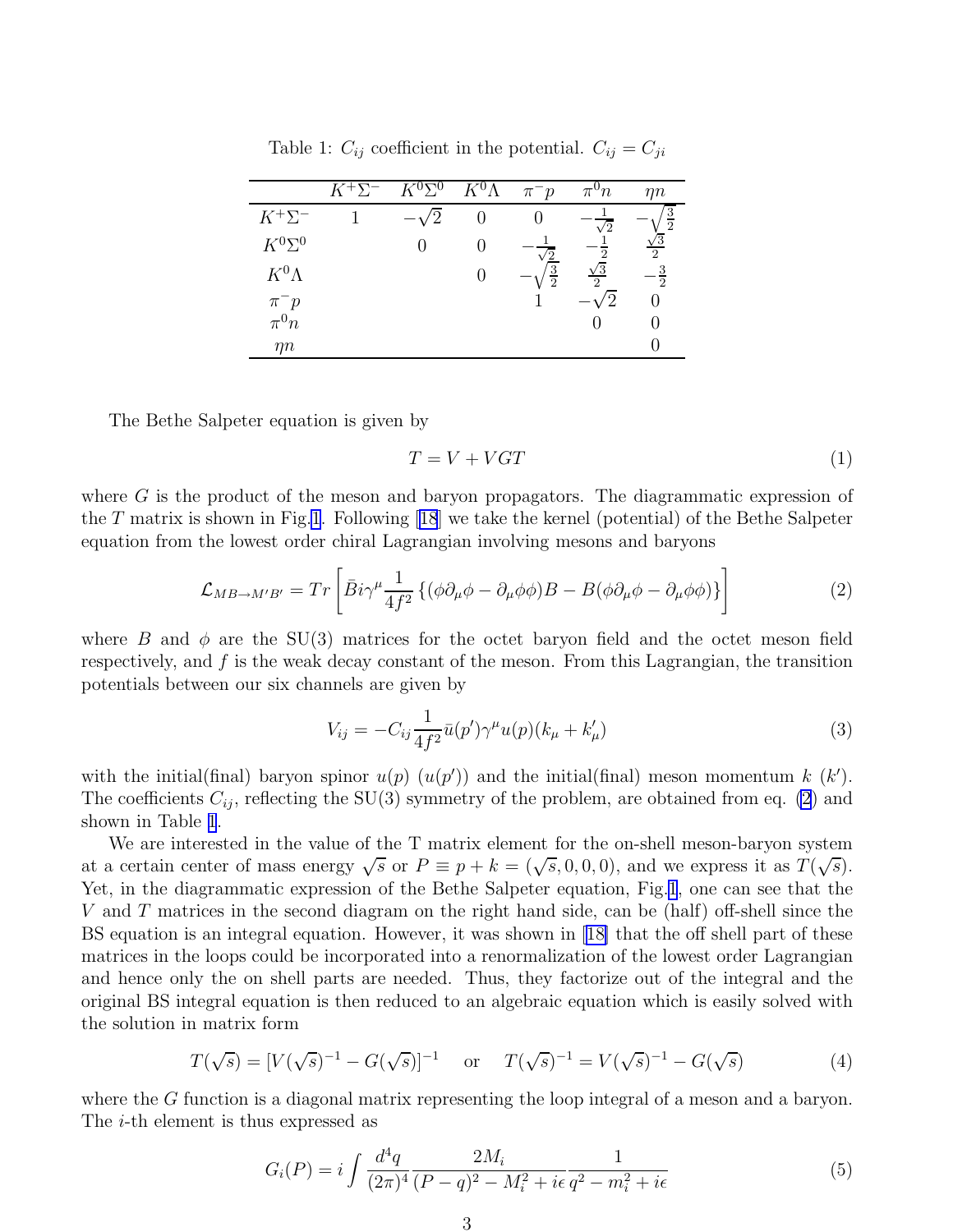with  $M_i$  the baryon mass and  $m_i$  the meson mass.

In the present (Mandl and Shaw) normalization[[22](#page-21-0)], the T matrix is related to the S matrix as

$$
S_{ij}(P_i, P_j) = 1 - i(2\pi)^4 \delta^4 (P_i - P_j) \frac{1}{V^2} \sqrt{\frac{M_i}{E_i}} \sqrt{\frac{M_j}{E_j}} \sqrt{\frac{1}{2\omega_i}} \sqrt{\frac{1}{2\omega_j}} T_{ij}(P_i, P_j)
$$
(6)

where V is the volume of the normalization box,  $E_i$  ( $E_j$ ) and  $\omega_i$  ( $\omega_j$ ) are the energies of the incoming (outgoing) baryon and meson respectively. In this notation, the unitarity condition for any partial wave amplitude (in particular the S-wave which is our case) is given by

$$
\text{Im}[T_{ij}(\sqrt{s})] = -T_{ik}(\sqrt{s}) \frac{M_k Q_k(\sqrt{s})}{4\pi \sqrt{s}} T_{kj}^*(\sqrt{s}) \quad \text{or} \quad \text{Im}[T^{-1}(\sqrt{s})]_{ij} = \delta_{ij} \frac{M_i Q_i(\sqrt{s})}{4\pi \sqrt{s}} \tag{7}
$$

where

$$
Q_i(\sqrt{s}) = \frac{\sqrt{(s - (M_i + m_i)^2)(s - (M_i - m_i)^2)}}{2\sqrt{s}} \theta(\sqrt{s} - (M_i + m_i))
$$
\n(8)

is the on shell center of mass momentum of  $i$ -th meson-baryon system.

The matrix elements of the potential which we substitute into eq. [\(4](#page-2-0)) is

$$
V_{ij}(\sqrt{s}) = -C_{ij}\frac{1}{4f_i f_j}(2\sqrt{s} - M_i - M_j)\sqrt{\frac{M_i + E_i(\sqrt{s})}{2M_i}}\sqrt{\frac{M_j + E_j(\sqrt{s})}{2M_j}}
$$
(9)

where we introduce different weak decay constants for different mesons. We use the values

$$
f_{\pi} = 93 \text{ MeV}, \ f_K = 1.22 f_{\pi}, \ f_{\eta} = 1.3 f_{\pi}
$$
 (10)

takenfrom  $\chi$ PT [[1](#page-20-0)].

The meson-baryon 2-body propagator which we substitute into equation [\(4](#page-2-0)) is

$$
G_i(\sqrt{s}) = \frac{2M_i}{(4\pi)^2} \left\{ a_i(\mu) + \log \frac{m_i^2}{\mu^2} + \frac{M_i^2 - m_i^2 + s}{2s} \log \frac{M_i^2}{m_i^2} + \frac{Q_i(\sqrt{s})}{\sqrt{s}} \left[ \log \left( s - (M_i^2 - m_i^2) + 2\sqrt{s}Q_i(\sqrt{s}) \right) + \log \left( s + (M_i^2 - m_i^2) + 2\sqrt{s}Q_i(\sqrt{s}) \right) \right] - \log \left( -s + (M_i^2 - m_i^2) + 2\sqrt{s}Q_i(\sqrt{s}) \right) - \log \left( -s - (M_i^2 - m_i^2) + 2\sqrt{s}Q_i(\sqrt{s}) \right) \right\}
$$
\n(11)

which is the 1-loop integral [\(5\)](#page-2-0) done with dimensional regularization. Its infinity is canceled by higher order counter-terms. The first terms  $a_i(\mu)$  are real constants and stand for the finite contribution of such counter-terms. We treat these  $a_i(\mu)$  as unknown parameters and determine them from fits to the data. The imaginary part of the above propagator is

$$
\operatorname{Im}[G_i(\sqrt{s})] = -\frac{M_i Q_i(\sqrt{s})}{4\pi\sqrt{s}}\tag{12}
$$

which leads, using eq. [\(4](#page-2-0)), to eq. (7). Therefore, in the present model, unitary is exactly fulfilled.

In order to keep isospin symmetry in the case that the masses of the particles in the same multiplet are equal, we choose  $a_i(\mu)$  to be the same for the states belonging to the same isospin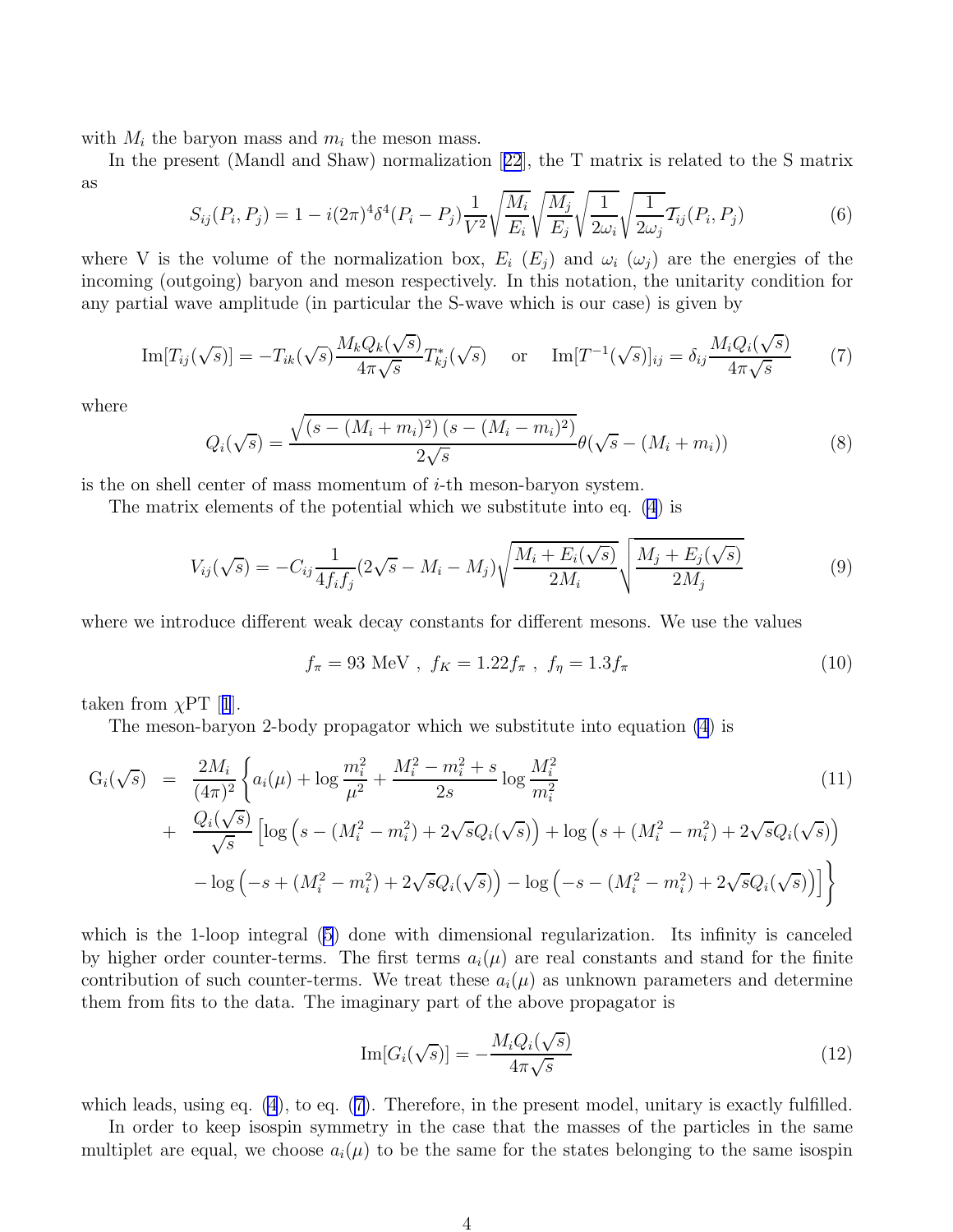

Figure 2: Propagators of the meson-baryon systems using the parameters of eq (13). The  $K^0\Sigma^0$ and  $\pi^0 n$  propagators are omitted because they are almost the same as those of  $K^+ \Sigma^-$  and  $\pi^- p$ respectively. The continuous(dashed) lines stand for the real(imaginary) part.

multiplet. Hence we have four subtraction constants  $a_{\pi N}(\mu)$ ,  $a_{\eta N}(\mu)$ ,  $a_{K\Lambda}(\mu)$  and  $a_{K\Sigma}(\mu)$ . A best fit to the data with eq. [\(4](#page-2-0)) leads us to the following values of these parameters

$$
\mu = 1200 \text{ MeV}, \quad a_{\pi N}(\mu) = 2.0, \quad a_{\eta N}(\mu) = 0.2, \quad a_{K\Lambda}(\mu) = 1.6, \quad a_{K\Sigma}(\mu) = -2.8 \quad . \tag{13}
$$

In Fig.2, we show the G matrix elements which are obtained with this set of parameters. These propagators are essentially the same as those obtained in[[19](#page-21-0)] where the regularization was done using a three-momentum cutoff  $(|\vec{q}| < 1 \text{ GeV})$ 

$$
\operatorname{Re}[G_i(\sqrt{s})] = \mathcal{P} \int^{1GeV} \frac{d^3 \vec{q}}{(2\pi)^3} \frac{M_i}{E(\vec{q})} \frac{1}{\sqrt{s} - E(\vec{q}) - \omega(\vec{q})} \frac{1}{2\omega(\vec{q})} + \tilde{a}_i
$$
(14)

with  $E(\vec{q}) = \sqrt{M_i^2 + \vec{q}^{\,2}}$  ,  $\omega(\vec{q}) = \sqrt{m_i^2 + \vec{q}^{\,2}}$  and

 $\tilde{a}_{\pi N} = 35 \text{ MeV}, \ \tilde{a}_{\eta N} = 16 \text{ MeV}, \ \tilde{a}_{K\Lambda} = 40 \text{ MeV}, \ \tilde{a}_{K\Sigma} = -21 \text{ MeV}$  (15)

where  $P$  means the Cauchy principal value.

The resulting T matrix elements of  $S_{11}$  (isospin  $1/2$ ) and  $S_{31}$  (isospin  $3/2$ )  $\pi N$  elastic scattering are shown in Fig.[3.](#page-5-0) In these graphs we plot the quantity

$$
-\sqrt{\frac{M_i Q_i(\sqrt{s})}{4\pi\sqrt{s}}} \sqrt{\frac{M_j Q_j(\sqrt{s})}{4\pi\sqrt{s}}} T_{ij}(\sqrt{s})
$$
\n(16)

in order to compare with the data of the CNS analysis[[25](#page-21-0)]. We find a qualitative agreement with the data in the energy range from threshold to 1600 MeV. In the figure of the experimental analysis one can see the manifestation of the resonances  $N^*(1535)$ ,  $N^*(1650)$  in the  $S_{11}$  amplitude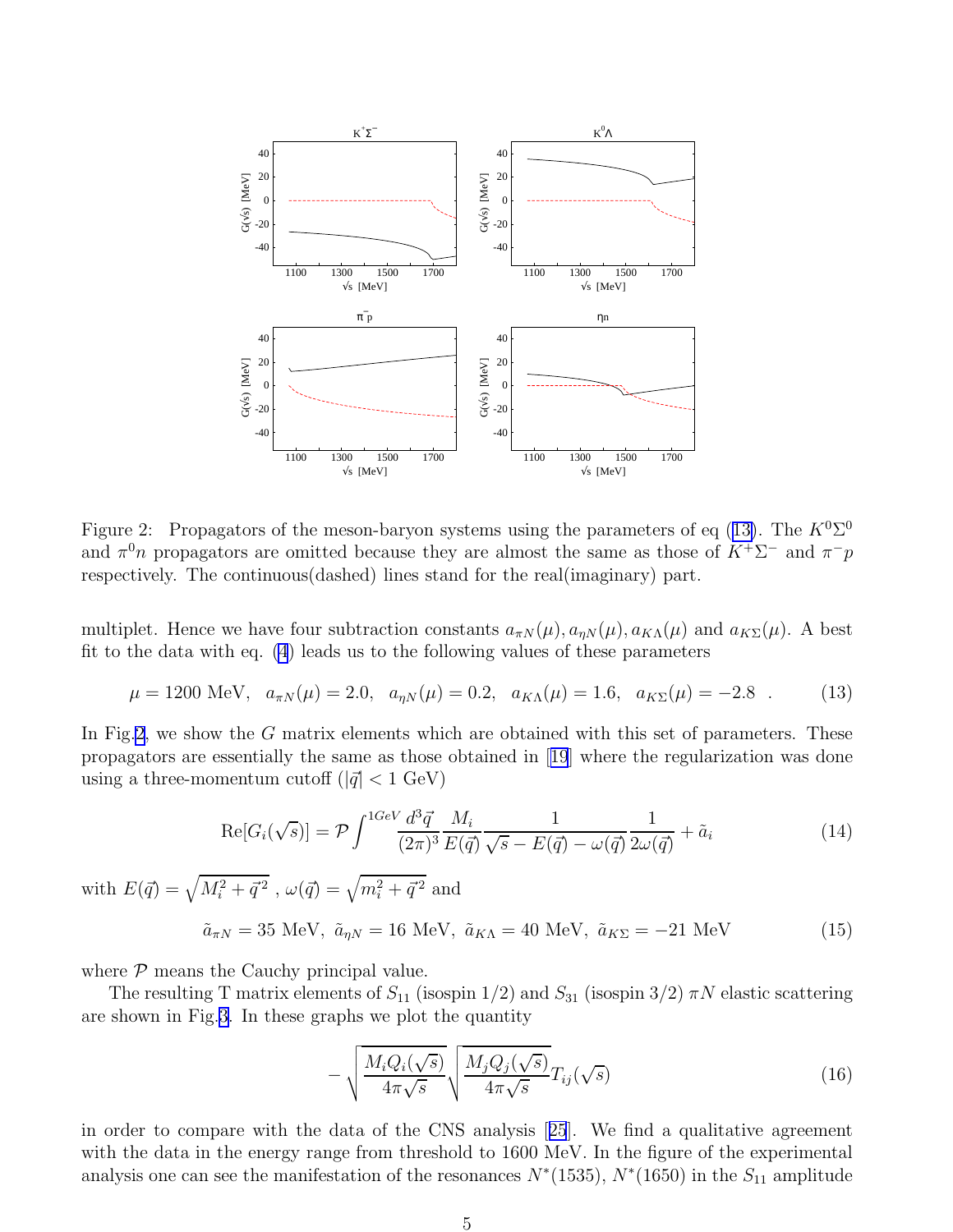<span id="page-5-0"></span>

Figure 3: Scattering amplitude for the  $S_{11}$  and  $S_{31} \pi N$  partial waves. The left and right figures stand for the amplitudes calculated in our model and the data analysis [\[25\]](#page-21-0) respectively. The continuous(dashed) lines stand for the real(imaginary) part.

and  $\Delta(1620)$  in the  $S_{31}$  one. The calculated  $S_{11}$  amplitude also exhibits a resonance structure around 1535 MeV. The generation of this resonance is common to all the unitary chiral approaches [\[6](#page-21-0), [19](#page-21-0), [20\]](#page-21-0). In section 4, after we include new elements in the theory, we shall investigate this resonance by searching for poles in the second Riemann sheet of the complex plane.

At energies beyond 1600 MeV, the calculated amplitudes are qualitatively different from the data, and the  $N^*(1650)$  and  $\Delta(1620)$  do not show up. In the philosophy that the resonances obtained using the lowest order Lagrangian and the present unitary scheme are simply meson baryon scattering resonances, (qualifying for quasibound meson baryon states [\[16](#page-21-0)]), the nongeneration of a particular resonance would indicate that it is mostly a genuine state (approximately a 3q system). However, such resonances could be also obtained in a unitary approach provided one used information related to this resonance which would be incorporated in the higher order La-grangians. For the case of the meson meson interaction it is known [\[26\]](#page-21-0) that the  $O(p^4)$  Lagrangian is saturated by the exchange of vector meson resonances, which are not generated in the BS ap-proachof [[9\]](#page-21-0). Actually, in [\[20\]](#page-21-0) the  $N^*(1650)$  resonance is also reproduced by introducing counter terms which effectively account for higher order corrections, much in the way as the (genuine)  $\rho$  resonance was reproduced in the study of the meson meson scattering in [\[27](#page-21-0), [28\]](#page-22-0). As quoted before, the agreement below 1600 MeV is only qualitative. Indeed, both the real and imaginary parts of the  $S_{11}$  amplitude are somewhat overestimated in the theory, and so is the case for the  $S_{31}$  amplitude where the theoretical imaginary part clearly overestimates the experimental one.

The phase-shifts  $\delta_i(\sqrt{s})$  and elasticities  $\eta_i(\sqrt{s})$  are given by

$$
\delta_i(\sqrt{s}) = \frac{1}{2} \arccos \left[ \text{Re} \left[ \frac{1 - 2i \frac{M_i Q_i}{4\pi \sqrt{s}} T_{ii}}{\left| 1 - 2i \frac{M_i Q_i}{4\pi \sqrt{s}} T_{ii} \right|} \right] \right] \times \text{sign} \left[ \text{Re} \left[ -T_{ii} \right] \right] \tag{17}
$$

$$
\eta_i(\sqrt{s}) = \left| 1 - 2i \frac{M_i Q_i}{4\pi \sqrt{s}} T_{ii} \right| \tag{18}
$$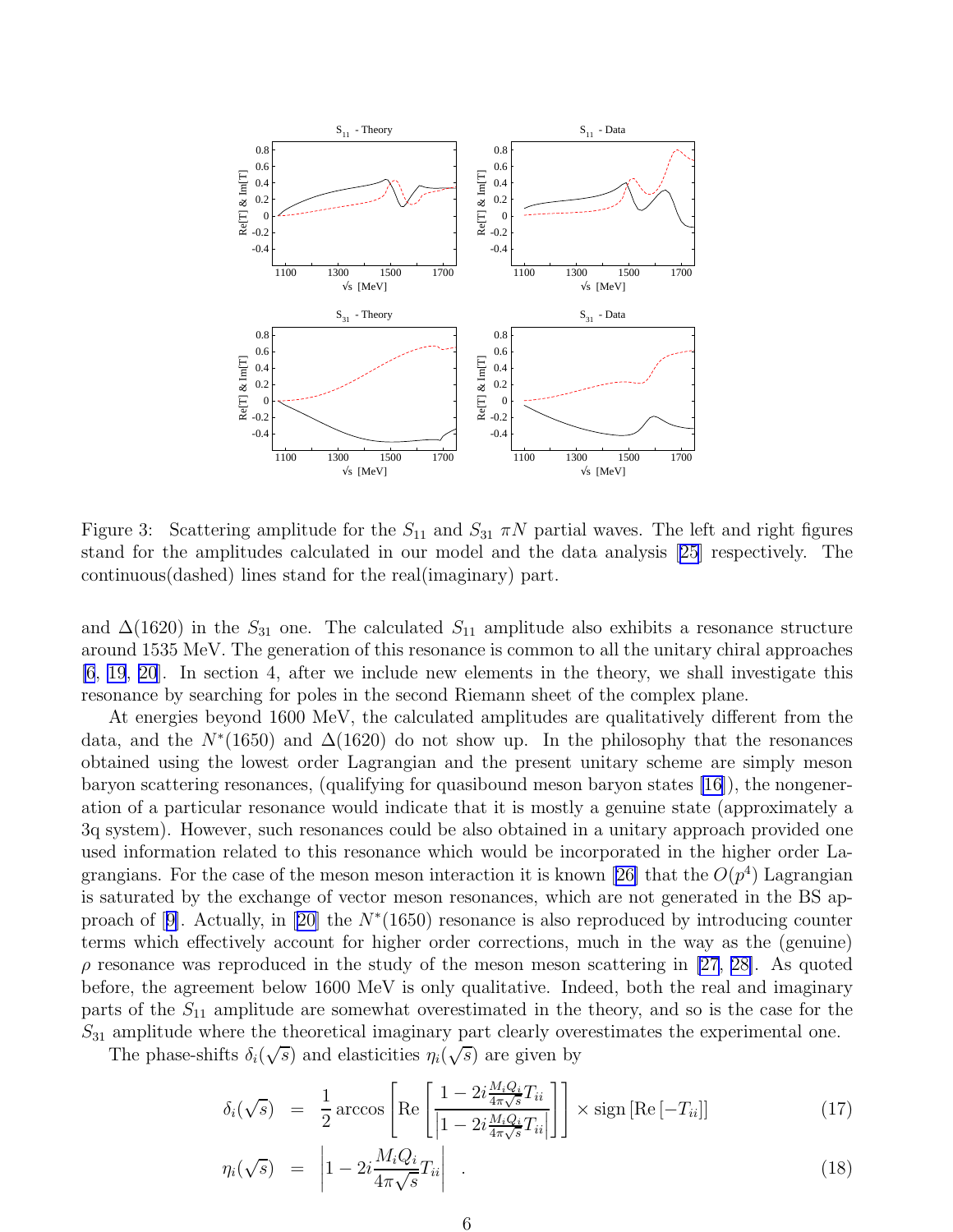

Figure 4: Phase-shifts and inelasticities for  $S_{11}$  and  $S_{31} \pi N$  scattering. The continuous(dotted) lines correspond the calculations(data analysis [\[25\]](#page-21-0)).

Fig.4 shows the phase-shifts and inelasticities. In the phase-shifts graph we can see again the qualitative agreement at energies below 1600 MeV. On the other hand, the inelasticities are not reproduced below the first open meson baryon threshold. In this 2-body model the threshold of inelastic scattering for the  $S_{11}$  case is the  $\eta n$  threshold which appears at 1487 MeV. Below this energy, the calculated inelasticities are zero and do not agree with the data. This situation is even clearer in the  $S_{31}$  case. The threshold of inelastic scattering is in this case the  $K\Sigma$  threshold which appears at 1690 MeV. The big inelasticities observed in the data below that energy are not reproduced in the present 2-body approach. The only inelastic channel opened below that energy is the  $\pi \pi N$  channel, and the experimental data is telling us that the influence of this channel in the  $S_{31}$  amplitude should be very important. We will include the  $\pi \pi N$  channel in the next section.

#### 2.2 Improved 2-body model

The vector meson dominance(VMD) hypothesis is phenomenologically very successful. In this hypothesis, the meson baryon interaction is provided by vector meson exchange. For example, the  $\pi N \to \pi N$  process is described by  $\rho$  meson exchange in the t-channel, as shown in Fig[.5](#page-7-0). It is interesting to note that the result from  $\rho$  exchange provides the amplitude obtained from the lowest order chiral Lagrangian. For example, in the case of  $\pi^-p \to \pi^-p$ ,  $\rho$  exchange in the t–channelgives (see [[29](#page-22-0)] for the  $\rho NN$  coupling within the VMD hypothesis)

$$
i\frac{m_v G_v}{2f^2} \gamma^\mu \epsilon_\mu \frac{i}{q^2 - m_v^2} i\frac{m_v G_v}{f^2} \epsilon^\nu (k + k')_\nu \bigg|_{q^2 = 0} = -i\frac{1}{4f^2} \gamma^\mu (k + k')_\mu \tag{19}
$$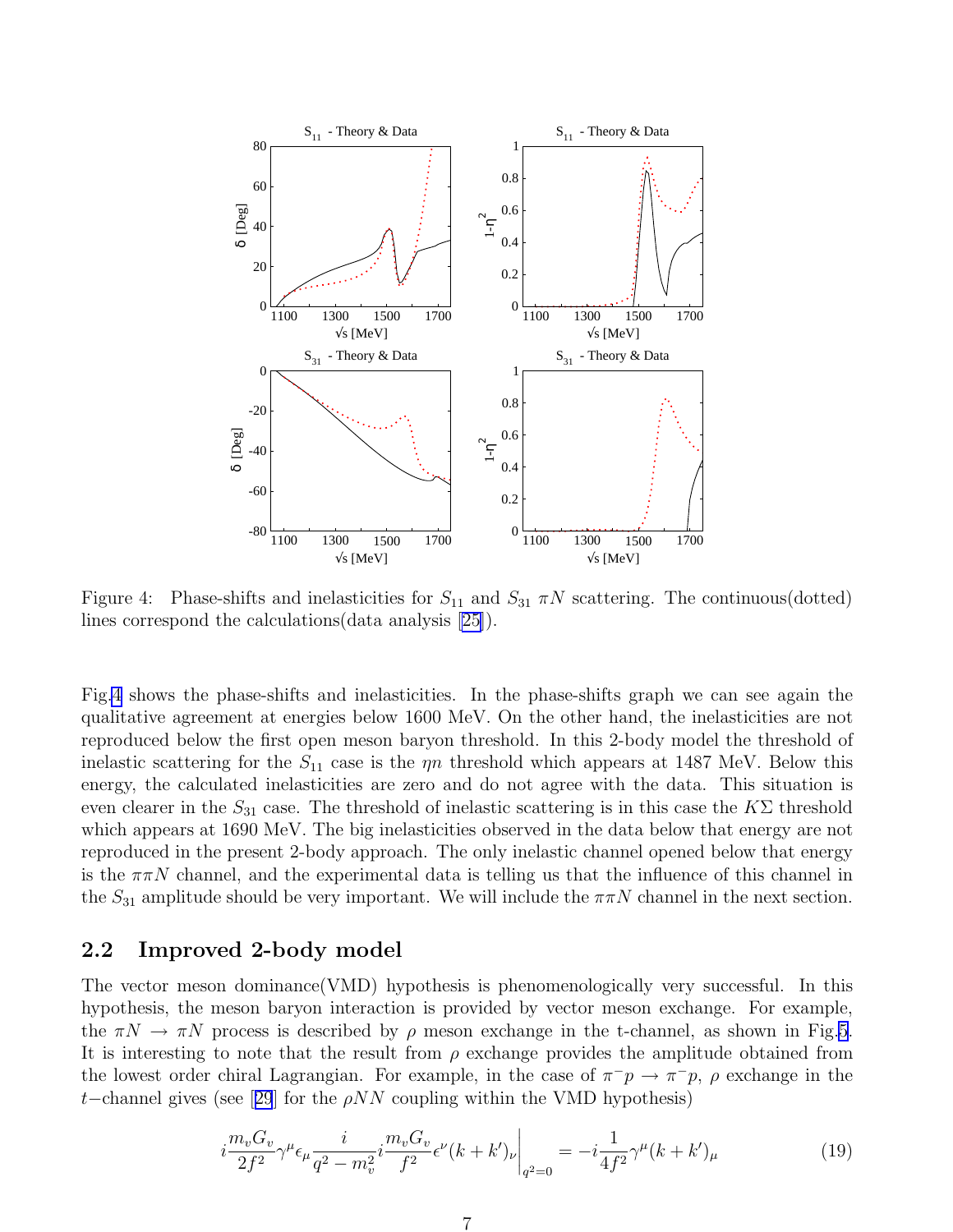<span id="page-7-0"></span>

Figure 5: The mechanism of  $\pi N \to \pi N$  interaction in the vector meson dominance hypothesis.



Figure 6: Correction factor of the chiral coefficient.

which follows from the relation  $G_v^2/f^2 = 1/2$ , which is a result of the VMD hypothesis. This indicates that the lowest order chiral Lagrangian is an effective manifestation of the VMD mechanism in the vector field representation of the vector mesons. According to this consideration, we introduce in the chiral coefficient a correction to account for the dependence on the momentum transfer of the  $\rho$  propagator. Thus we replace

$$
C_{ij} \to C_{ij} \times \int \frac{d\hat{k}'}{4\pi} \frac{-m_v^2}{(k'-k)^2 - m_v^2} \text{ at } \sqrt{s} > \sqrt{s_{ij}^0}
$$
 (20)

where  $\sqrt{s_{ij}^0}$  is the energy where the integral of eq. (20) is unity, and which appears in between the thresholds of the two i, j channels. At very low energies where  $\chi PT$  is used, this correction is negligible but this is not the case at the intermediate energies studied here. For example, the correction for  $\pi^- p \to \pi^- p$  element is calculated as

$$
\int \frac{d\hat{k}'}{4\pi} \frac{-m_{\rho}^2}{(k'-k)^2 - m_{\rho}^2} = \frac{m_{\rho}^2}{4kk'} \log \frac{m_{\rho}^2 + 2k^0k'^0 + 2kk' - m_{\pi}^2 - m_{\pi}^2}{m_{\rho}^2 + 2k^0k'^0 - 2kk' - m_{\pi}^2 - m_{\pi}^2}
$$
(21)

with  $m_{\rho} = 770[\text{MeV}]$ , and is shown in Fig.6 left. One can see that  $\rho$  meson tail reduces the coefficient about 25% at energies around 1500 MeV. Similarly, for the strangeness exchanging process, we consider  $K^*$  exchange in the t-channel. For example, the correction of  $\pi^-p \to K^0\Lambda$  is calculated with  $m_{K^*} = 892$  MeV and shown in Fig.6 right.

With this correction, after retuning the subtraction constants  $a_i(\mu)$ , we obtain the T matrix shown in Fig[.7.](#page-8-0) As we can see, the problem of the previous overestimation is nearly solved. Especially, a drastic improvement is achieved for the  $S_{31}$  amplitude. The phase-shifts are better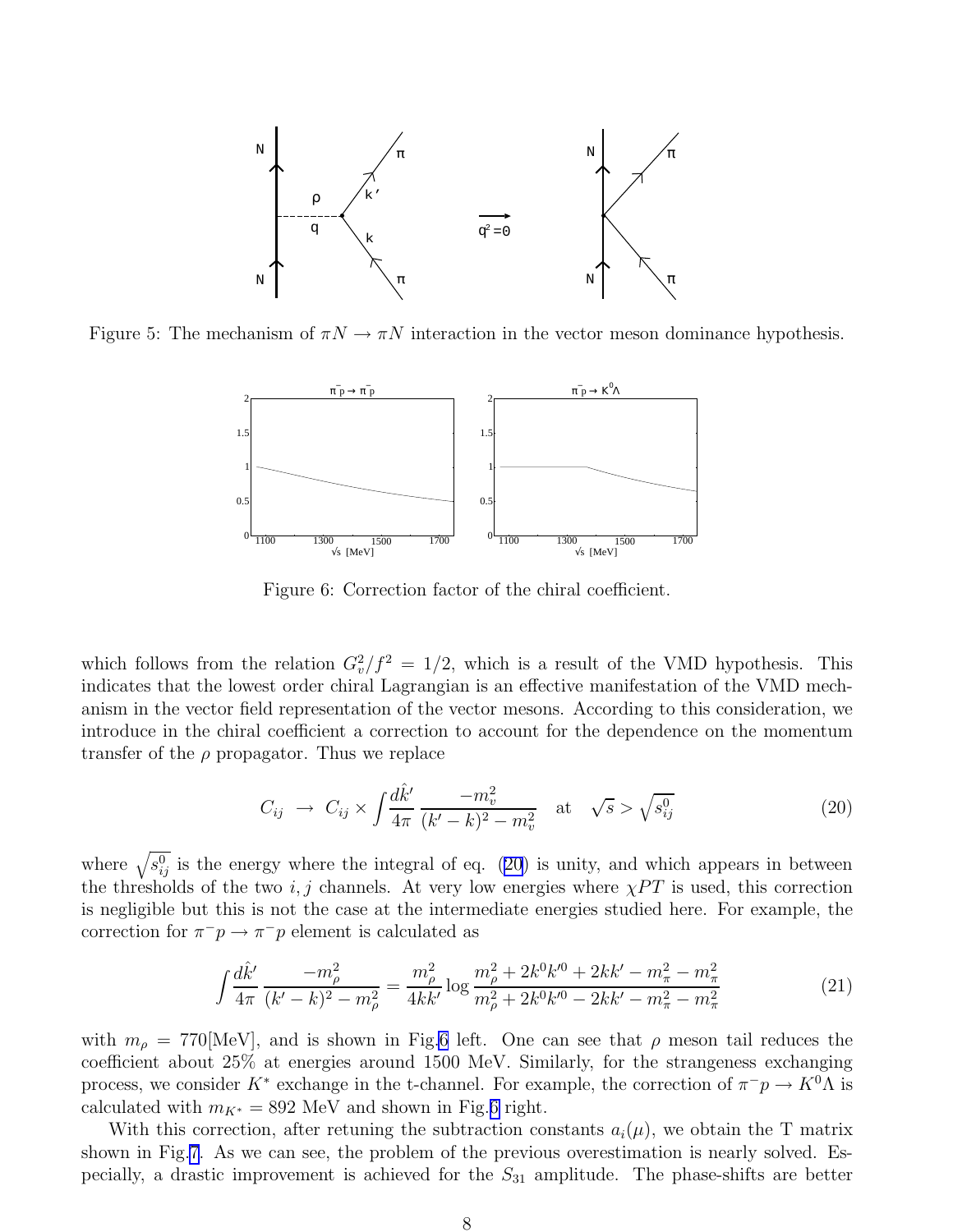<span id="page-8-0"></span>

Figure 7: Scattering amplitude for the  $S_{11}$  and  $S_{31} \pi N$  partial waves with the improved  $C_{ij}$ .



Figure 8: Phase-shifts for  $S_{11}$  and  $S_{31}$   $\pi N$  scattering with the improved  $C_{ij}$ .

reproduced now as shown in Fig.8. These results show that the correction of eq. [\(20\)](#page-7-0) is important and leads to improved results with respect to the plain use of the standard lowest order chiral Lagrangian. In the following sections, we employ this modified coefficient. The calculated inelasticities with this coefficient, are almost the same as before and show the lack of some important channels. We come back to this problem in the next section.

# $3 \pi N$  scattering in a 2-3-body coupled channel model

In this section, we extend our model to include the  $\pi\pi N$  channels. The cross sections of the  $\pi N \to \pi \pi N$  scattering are known experimentally and they are sizeable compared with the two body cross sections. In this paper, we include only the transition potential between  $\pi N$  and  $\pi\pi N$  and disregard the coupling between the  $\{K\Sigma, K\Lambda, \eta n, \pi\pi N\}$  states and the  $\pi\pi N$ . This is a simplification forced by the ignorance of such couplings, but the larger mass of these states with respect to  $\pi N$ , and the fact that we are talking about corrections, make this simplification justifiable.

#### 3.1  $\pi N \to \pi \pi N$  process

In the isospin formalism, the  $\pi N \to \pi \pi N$  transition amplitudes can be classified by the total isospin I and the isospin of the final two pions  $I_{\pi\pi}$ , and the corresponding amplitudes are written as  $A_{2II_{\pi\pi}}$ . The amplitudes of the physical processes are expressed in terms of the following four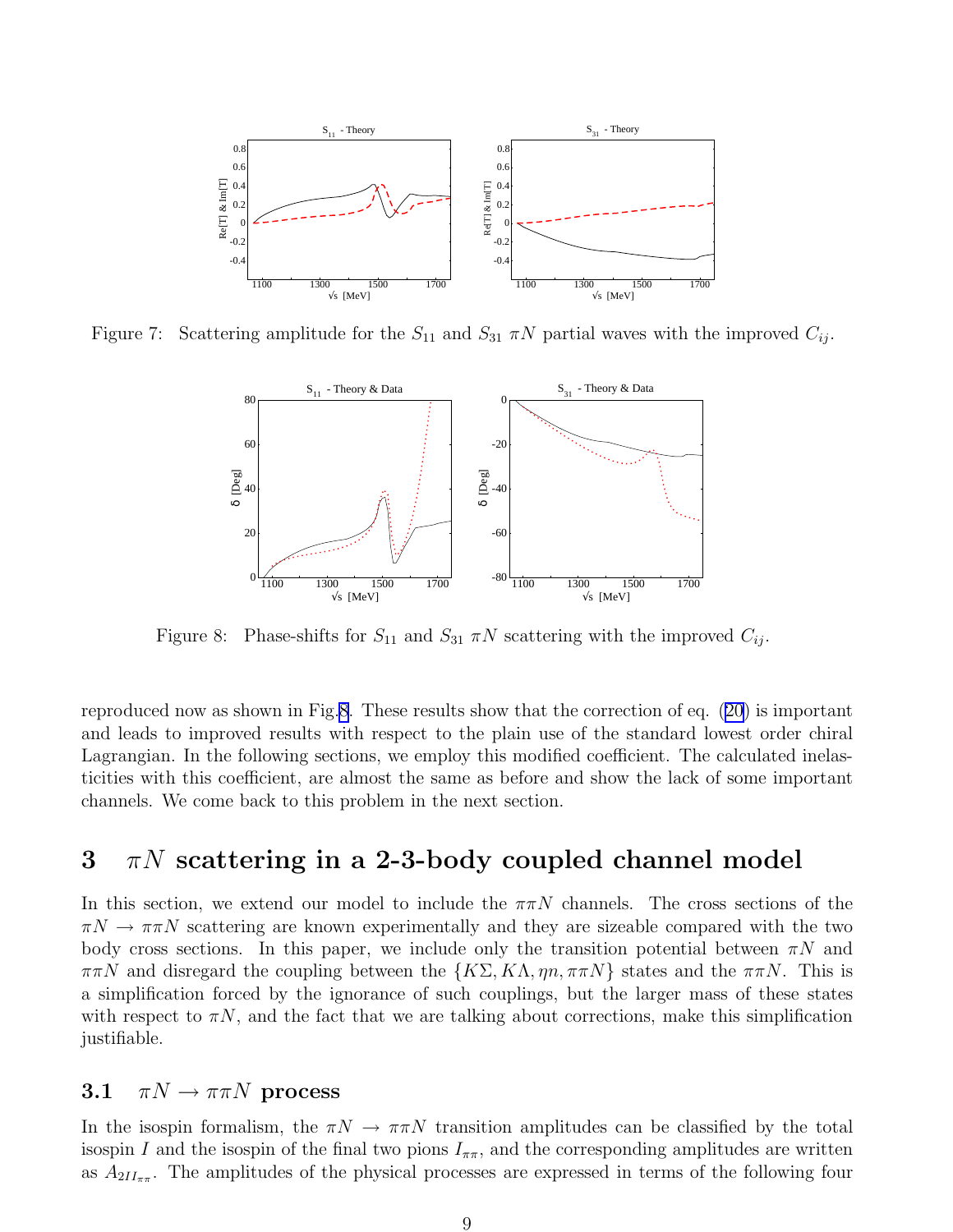

Figure 9:  $\pi N \rightarrow \pi \pi N$  process

independent isospin amplitudes

$$
A_{11} = a_{11} \chi_f^{\dagger} \vec{\sigma} \cdot (\vec{k}_1' - \vec{k}_2') \chi_i , \qquad A_{31} = a_{31} \chi_f^{\dagger} \vec{\sigma} \cdot (\vec{k}_1' - \vec{k}_2') \chi_i A_{10} = a_{10} \chi_f^{\dagger} \vec{\sigma} \cdot \vec{k} \chi_i , \qquad A_{32} = a_{32} \chi_f^{\dagger} \vec{\sigma} \cdot \vec{k} \chi_i
$$
 (22)

where  $\chi_i$  and  $\chi_f$  are spinors for the initial and final nucleon, and  $\vec{k}$ ,  $\vec{k}'_1$  and  $\vec{k}'_2$  are the momenta of the pions depicted in Fig.9. Among these amplitudes, the upper two amplitudes which have  $I_{\pi\pi} = 1$  correspond to transitions from  $\pi N$  in an S-wave, while the lower two amplitudes correspond to the transition in P-wave.

These amplitudes have been extracted by analyzing the experimental cross sections. In ref. [\[23](#page-21-0)], the data from threshold to 1470 MeV are analyzed. The reduced amplitudes  $a_{ij}$  are assumed to be constant except for  $a_{10}$  which has a resonance behavior due to a coupling to the Roper resonance,  $P_{11}(1440)$ ,

$$
a_{10}(\sqrt{s}) = a'_{10} \frac{M - \sqrt{s}_{th}}{M - \sqrt{s} - \frac{i\Gamma}{2} \left(\frac{\sqrt{s} - \sqrt{s}_{th}}{M - \sqrt{s}_{th}}\right)^2}
$$
(23)

where  $\sqrt{s}_{th} \sim 1213$  MeV is the threshold energy. The reduced amplitudes obtained are

$$
a_{11} = 10.61 \pm 0.62 \left[ m_{\pi}^{-3} \right] , \quad a_{31} = -6.02 \pm 0.31 \left[ m_{\pi}^{-3} \right] a'_{10} = 6.63 \pm 0.21 \left[ m_{\pi}^{-3} \right] , \quad a_{32} = 2.75 \pm 0.13 \left[ m_{\pi}^{-3} \right] \tag{24}
$$

with  $M = 1416 \pm 14$  MeV and  $\Gamma = 287 \pm 43$  MeV. In ref. [\[24](#page-21-0)], the data close to threshold, including newer data with respect to [\[23\]](#page-21-0), are analyzed. In this case the reduced amplitudes are assumed to depend linearly on the center of mass energy. The reduced amplitudes

$$
a_{11} = 3.3 \pm 0.8 + (0.9 \pm 2.0)(\sqrt{s} - \sqrt{s_{th}})/m_{\pi} \quad [m_{\pi}^{-3}]
$$
\n(25)

$$
a_{31} = -5.0 \pm 2.2 + (15.0 \pm 4.2)(\sqrt{s} - \sqrt{s_{th}})/m_{\pi} \quad [m_{\pi}^{-3}]
$$
 (26)

$$
a_{10} = 6.55 \pm 0.16 + (10.4 \pm 0.8)(\sqrt{s} - \sqrt{s_{th}})/m_{\pi} \quad [m_{\pi}^{-3}]
$$
 (27)

$$
a_{32} = 2.07 \pm 0.10 + (1.98 \pm 0.33)(\sqrt{s} - \sqrt{s}_{th})/m_{\pi} \quad [m_{\pi}^{-3}]
$$
 (28)

are obtained.

We plot both empirical reduced amplitudes in Fig[.10.](#page-10-0) One can see that the extracted amplitudes of S-wave  $\pi N$  are very different in both analyses, while those of P-wave  $\pi N$  agree quite well. These discrepancies reflect the difficulties to determine the amplitudes of the S-wave  $\pi N$  from  $(\pi, 2\pi)$  cross section data, which looks quite natural since most of the processes are dominated by the transition from P-wave. Therefore, in this paper, we leave free the S-wave  $\pi N$  amplitudes,  $a_{11}(\sqrt{s})$  and  $a_{31}(\sqrt{s})$ , and determine them through the present study so that they are compatible with the data of  $\pi N \to \pi N$  elastic scattering.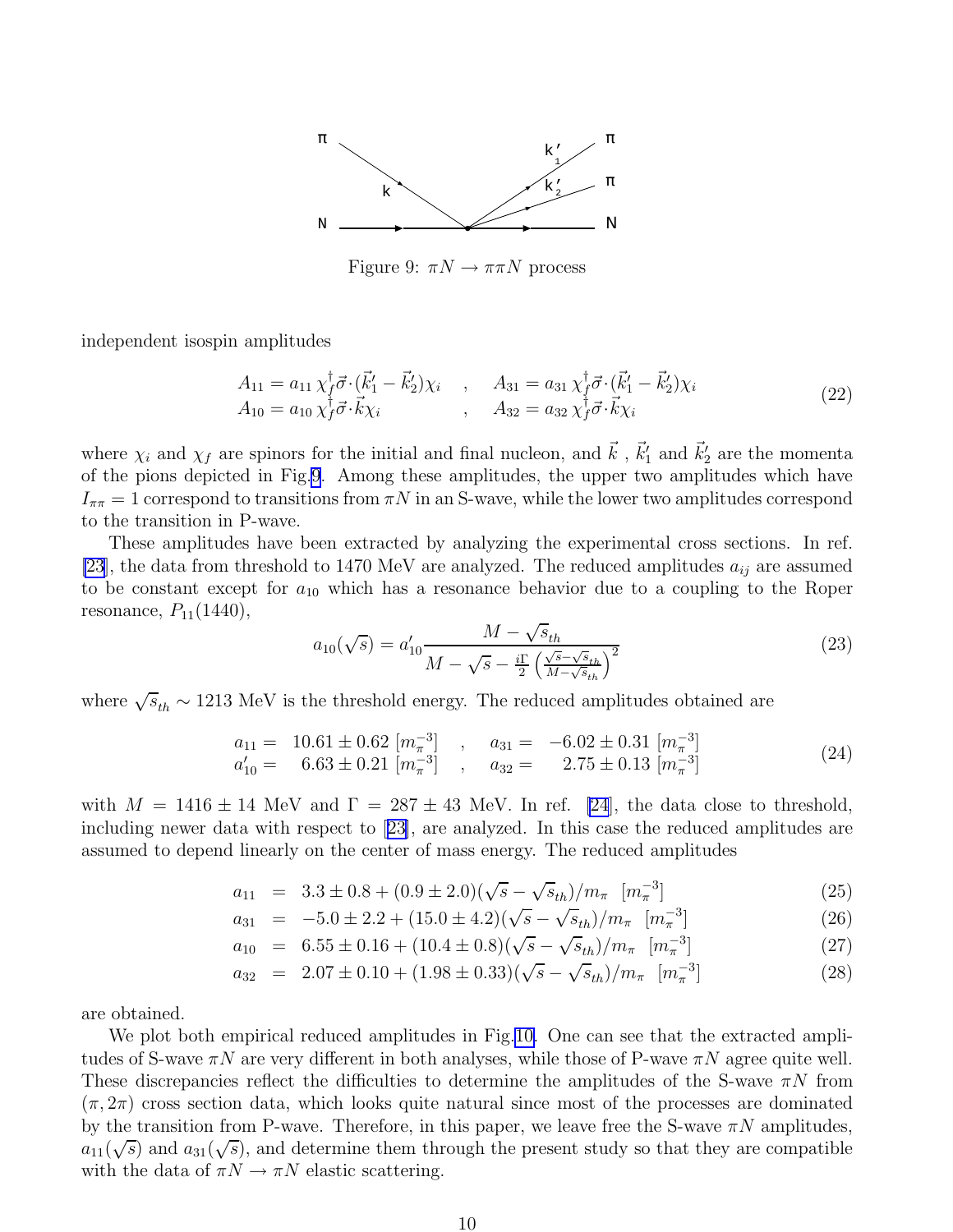<span id="page-10-0"></span>

Figure 10: Empirical amplitudes of  $\pi N \to \pi \pi N$  transition. The continuous lines and dotted lines correspond to the amplitudes of paper [\[23](#page-21-0)] and[[24](#page-21-0)] respectively. The absolute value is plotted for  $a_{10}(\sqrt{s})$  of [\[23](#page-21-0)].

#### 3.2 The model including the  $\pi\pi N$  channel

We consider the Bethe-Salpeter equation for the scattering matrix, eq. [\(1](#page-2-0)) with the eight coupled channels including  $\pi\pi N$ , namely,  $\pi^-p$ ,  $\pi^0n$ ,  $\eta n$ ,  $K^+\Sigma^-$ ,  $K^0\Sigma^0$ ,  $K^0\Lambda$ ,  $\pi^0\pi^-p$  and  $\pi^+\pi^-n$ . We do not include the  $\pi^0 \pi^0 n$  channel because it does not couple to the S-wave  $\pi N$  state.

The potentials of the  $\pi N \leftrightarrow \pi \pi N$  transitions are written as

$$
V_{\pi^- p, \pi^0 \pi^- p} = \left[ \frac{\sqrt{2}}{3} v_{11} + \frac{\sqrt{2}}{6} v_{31} \right] \chi_f^{\dagger} \vec{\sigma} \cdot (\vec{k}_1' - \vec{k}_2') \chi_i - \frac{\sqrt{10}}{10} v_{32} \chi_f^{\dagger} \vec{\sigma} \cdot \vec{k} \chi_i \tag{29}
$$

$$
V_{\pi^-p,\pi^+\pi^-n} = \left[\frac{1}{3}v_{11} - \frac{1}{3}v_{31}\right]\chi_f^{\dagger}\vec{\sigma}\cdot(\vec{k}_1'-\vec{k}_2')\chi_i + \left[\frac{\sqrt{2}}{3}v_{10} - \frac{\sqrt{5}}{15}v_{32}\right]\chi_f^{\dagger}\vec{\sigma}\cdot\vec{k}\chi_i
$$
 (30)

$$
V_{\pi^0 n, \pi^0 \pi^- p} = \left[ -\frac{1}{3} v_{11} + \frac{1}{3} v_{31} \right] \chi_f^{\dagger} \vec{\sigma} \cdot (\vec{k}_1' - \vec{k}_2') \chi_i - \frac{\sqrt{5}}{5} v_{32} \chi_f^{\dagger} \vec{\sigma} \cdot \vec{k} \chi_i \tag{31}
$$

$$
V_{\pi^0 n, \pi^+ \pi^- n} = \left[ -\frac{\sqrt{2}}{6} v_{11} - \frac{\sqrt{2}}{3} v_{31} \right] \chi_f^{\dagger} \vec{\sigma} \cdot (\vec{k}_1' - \vec{k}_2') \chi_i + \left[ -\frac{1}{3} v_{10} - \frac{\sqrt{10}}{15} v_{32} \right] \chi_f^{\dagger} \vec{\sigma} \cdot \vec{k} \chi_i \tag{32}
$$

in terms of the reduced potentials  $v_{11}(\sqrt{s})$ ,  $v_{31}(\sqrt{s})$ ,  $v_{10}(\sqrt{s})$  and  $v_{32}(\sqrt{s})$ , which correspond to the reduced amplitudes  $a_{11}(\sqrt{s})$ ,  $a_{31}(\sqrt{s})$   $a_{10}(\sqrt{s})$  and  $a_{32}(\sqrt{s})$  respectively, after solving the BS equation with all the channels. Note that, in our formalism,  $\pi^+$  corresponds to the  $-|I=1, I_z=1\rangle$ state. The terms of  $v_{10}(\sqrt{s})$  and  $v_{32}(\sqrt{s})$  do not contribute in the present S-wave scattering.

For the  $\pi\pi N$  state, we introduce the baryon-two meson propagator corresponding to Fig[.11](#page-11-0)

$$
\tilde{G}(P) = i^2 \int \frac{d^4 q_1}{(2\pi)^4} \int \frac{d^4 q_2}{(2\pi)^4} (\vec{q}_1 - \vec{q}_2)^2 \frac{2M_N}{(P - q_1 - q_2)^2 - M_N^2 + i\epsilon} \frac{1}{q_1^2 - m_\pi^2 + i\epsilon} \frac{1}{q_2^2 - m_\pi^2 + i\epsilon} \tag{33}
$$

which includes the vertex structure for convenience. The integral in eq.  $(33)$  is strongly divergent. Its Imaginary part is finite and, neglecting the contribution of the negative energy of the baryon,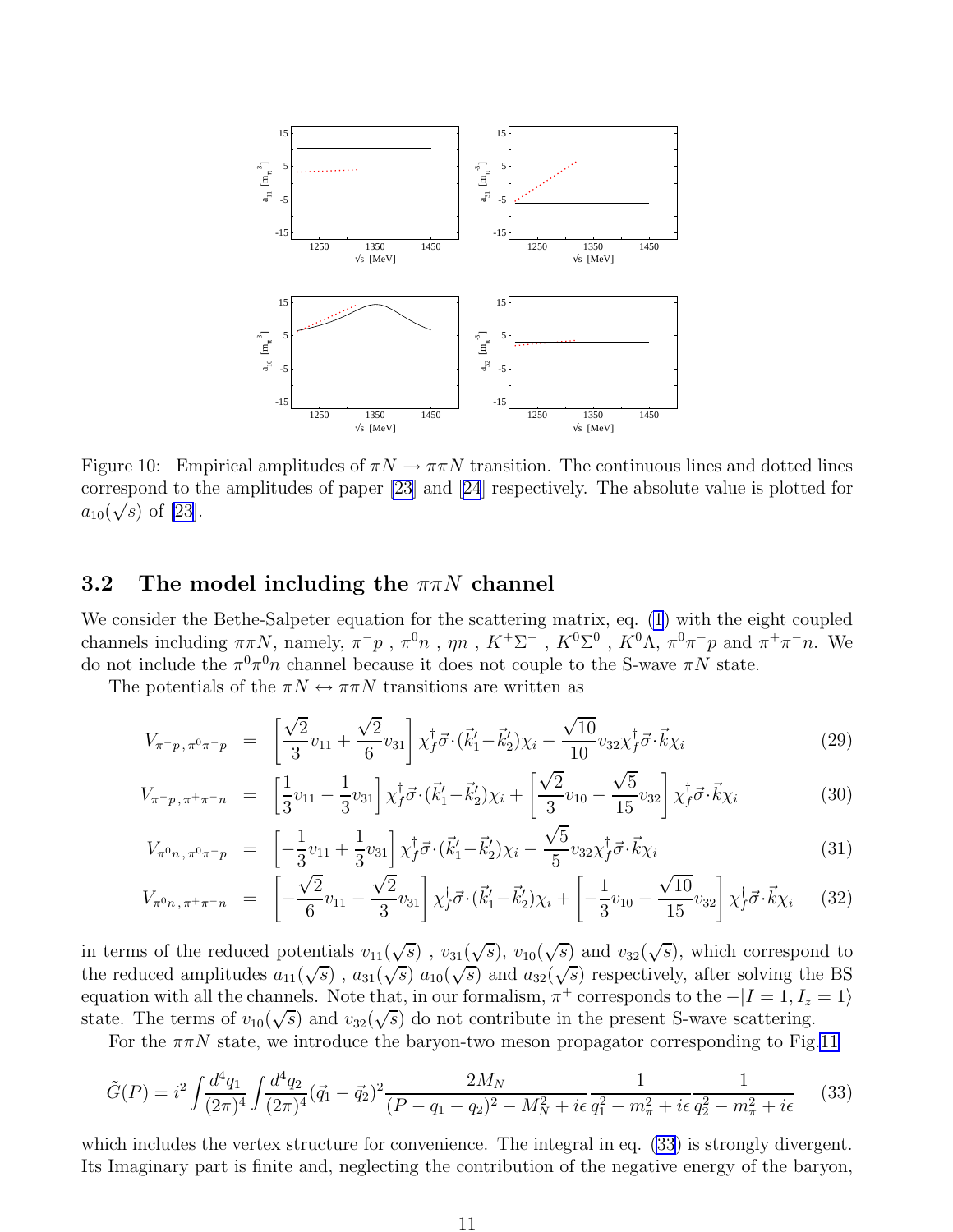<span id="page-11-0"></span>

Figure 11: Propagator for the  $\pi\pi N$  state.



Figure 12: Imaginary part of  $\tilde{G}(\sqrt{s})$ .

is given by,

$$
\text{Im}[\tilde{G}(\sqrt{s})] = -\frac{M_N}{4(2\pi)^3} \int d\omega_1 \int d\omega_2 \left[ M_N^2 + 2q_1(\omega_1)^2 + 2q_2(\omega_2)^2 - (\sqrt{s} - \omega_1 - \omega_2)^2 \right] \theta(1 - A^2) \tag{34}
$$

where

$$
A = \frac{(\sqrt{s} - \omega_1 - \omega_2)^2 - M_N^2 - q_1(\omega_1)^2 - q_2(\omega_2)^2}{2q_1(\omega_1)q_2(\omega_2)}
$$
(35)

with  $q_i(\omega_i) = \sqrt{\omega_i^2 - m_\pi^2}$ . This imaginary part, reflecting the phase space for the intermediate baryon-two meson system, is shown in Fig.12. On the other hand, the real part of  $\tilde{G}(\sqrt{s})$ , in the renormalized model, is not fixed. The situation is well illustrated in a dispersion relation

$$
\text{Re}[\tilde{G}(\sqrt{s})] = \frac{(\sqrt{s} - w_0)^6}{\pi} \int_{\sqrt{s}}^{w_{max}} dw \frac{\text{Im}[\tilde{G}(w)]}{(w - w_0)^6 (w - \sqrt{s})} + A + B(\sqrt{s} - w_0) + C(\sqrt{s} - w_0)^2 + D(\sqrt{s} - w_0)^3 + E(\sqrt{s} - w_0)^4 + F(\sqrt{s} - w_0)^5 \tag{36}
$$

where six arbitrary constants  $A \sim F$  are introduced because  $\text{Im}[\tilde{G}(\sqrt{s})]$  grows as

$$
\lim_{\sqrt{s}\to\infty} \frac{\text{Im}[\tilde{G}(\sqrt{s})]}{\sqrt{s}^n} \to \begin{cases} -\infty & \text{for} & n \le 5\\ 0 & \text{for} & n \ge 6 \end{cases}
$$
 (37)

which is easily proved by an actual calculation or dimensional considerations. Therefore, in this paper, we treat  $\text{Re}[\tilde{G}(\sqrt{s})]$  as a free function and look for reasonable values consistent with the experiment.

#### 3.3 Final results

By varying the potential  $v_{11}(\sqrt{s})$  and  $v_{31}(\sqrt{s})$ , the subtraction constants  $a_i(\mu)$  and  $\text{Re}[\tilde{G}(\sqrt{s})]$ , we try to reproduce the experimental elastic  $\pi N$  T matrix and also the  $\pi N \to \pi \pi N$  cross sections. For the  $v_{11}(\sqrt{s})$  and  $v_{31}(\sqrt{s})$  functions we employ a real polynomial function, and for Re[ $\tilde{G}(\sqrt{s})$ ] we test several types of functions.

In Fig.[13](#page-12-0) we show the propagators  $G(\sqrt{s})$  and  $\tilde{G}(\sqrt{s})$ . The subtraction parameters  $a_i(\mu)$  for the meson-baryon propagators that we obtain in the new fit to the data, are

$$
\mu = 1200 \text{ MeV}, \quad a_{\pi N}(\mu) = 2.0, \quad a_{\eta N}(\mu) = 0.1, \quad a_{K\Lambda}(\mu) = 1.5, \quad a_{K\Sigma}(\mu) = -2.8 \tag{38}
$$

which are a little changed from the previous values omitting the  $\pi \pi N$  channels. For the  $\tilde{G}(\sqrt{s})$  case the real part is taken zero. We find that the best results are obtained with functions compatible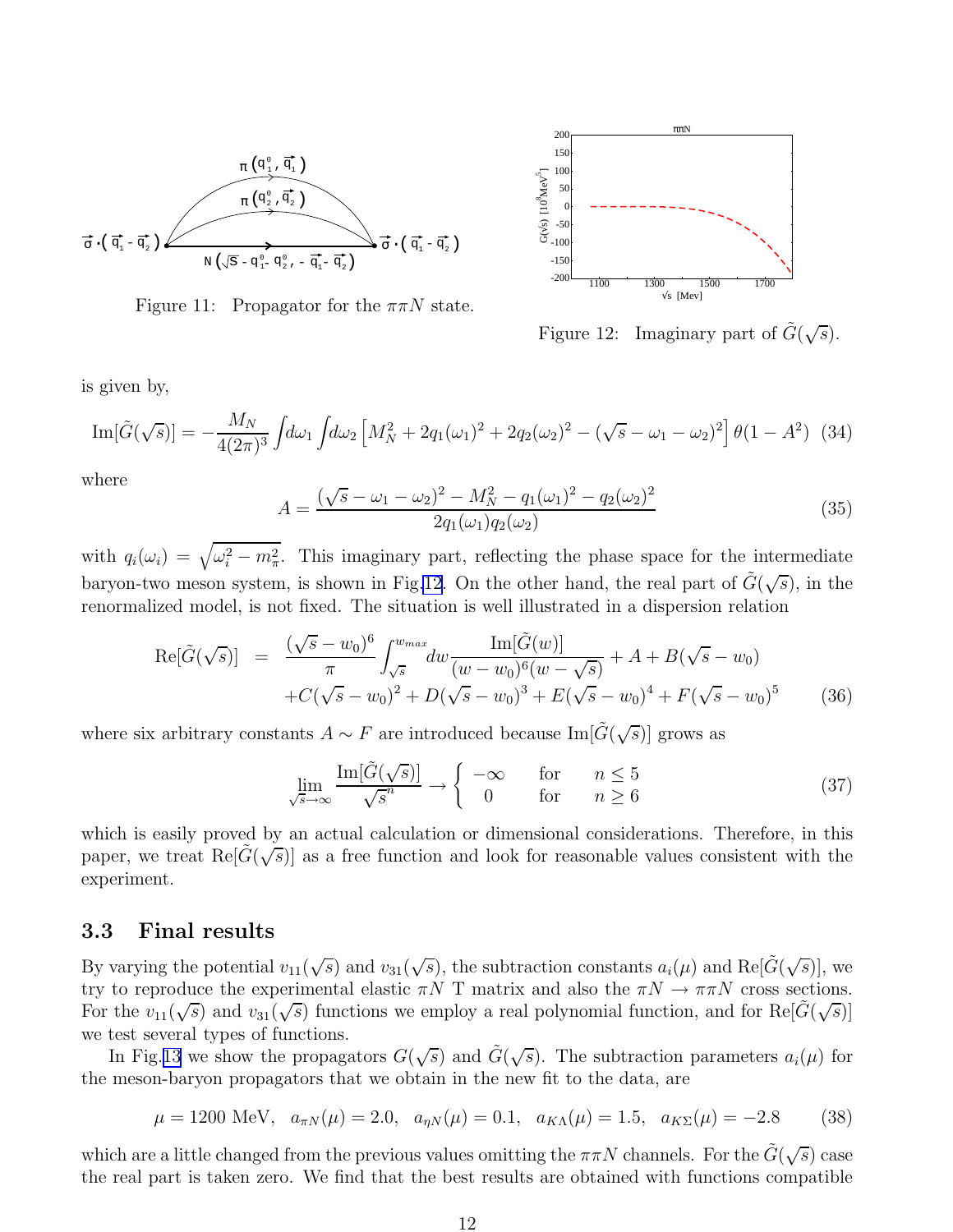<span id="page-12-0"></span>

Figure13: Propagators of meson-baryon and  $\pi \pi N$  systems using the parameters of eq ([38](#page-11-0)). The solid and dashed lines are real and imaginary parts respectively.

with zero. This result is similar to the one found in [\[30](#page-22-0)] where the real part of the three pion loop form  $\phi$  decay was also found negligibly small.

Fig. [14](#page-13-0) shows the functions  $a_{11}(\sqrt{s})$  and  $a_{31}(\sqrt{s})$  determined in this study. In the upper two graphs, the potentials  $v_{11}(\sqrt{s})$   $(v_{31}(\sqrt{s}))$  and the amplitudes  $a_{11}(\sqrt{s})$   $(a_{31}(\sqrt{s}))$ , which come after unitarization, are shown. The thin lines correspond to the following potentials which we finally use

$$
v_{11}(\sqrt{s}) = 4.0 + 1.0(\sqrt{s} - 1213)/m_{\pi} \quad [m_{\pi}^{-3}]
$$
\n(39)

$$
v_{31}(\sqrt{s}) = -5.60(\sqrt{s} - 1470)/m_{\pi} - 1.05(\sqrt{s} - 1470)^2/m_{\pi}^2 + 1.77(\sqrt{s} - 1470)^3/m_{\pi}^3 \tag{40}
$$

$$
+0.66(\sqrt{s}-1470)^4/m_\pi^4-0.17(\sqrt{s}-1470)^5/m_\pi^5-0.07(\sqrt{s}-1470)^6/m_\pi^6\ \ [m_\pi^{-3}]\ .
$$

The continuous line and dashed line correspond to the real and imaginary part of  $a_{11}(\sqrt{s})$   $(a_{31}(\sqrt{s}))$ respectively. One can see that the imaginary parts are almost negligible as assumed in the paper [\[23](#page-21-0)]and [[24](#page-21-0)]. In the lower two graphs, the real part of  $a_{11}(\sqrt{s})$   $(a_{31}(\sqrt{s}))$  is plotted in comparison with the two empirical ones. The lower energy part of the calculated  $a_{11}(\sqrt{s})$  agrees with that of the paper [\[24](#page-21-0)] but it is quite different from the one of the [\[23](#page-21-0)]. On the other hand our calculated  $a_{31}(\sqrt{s})$ amplitude is different from both [[23](#page-21-0)] and [\[24\]](#page-21-0). We should note that, while it is possible to reproduce the  $\pi N \to \pi \pi N$  cross sections with the three set of amplitudes, a simultaneous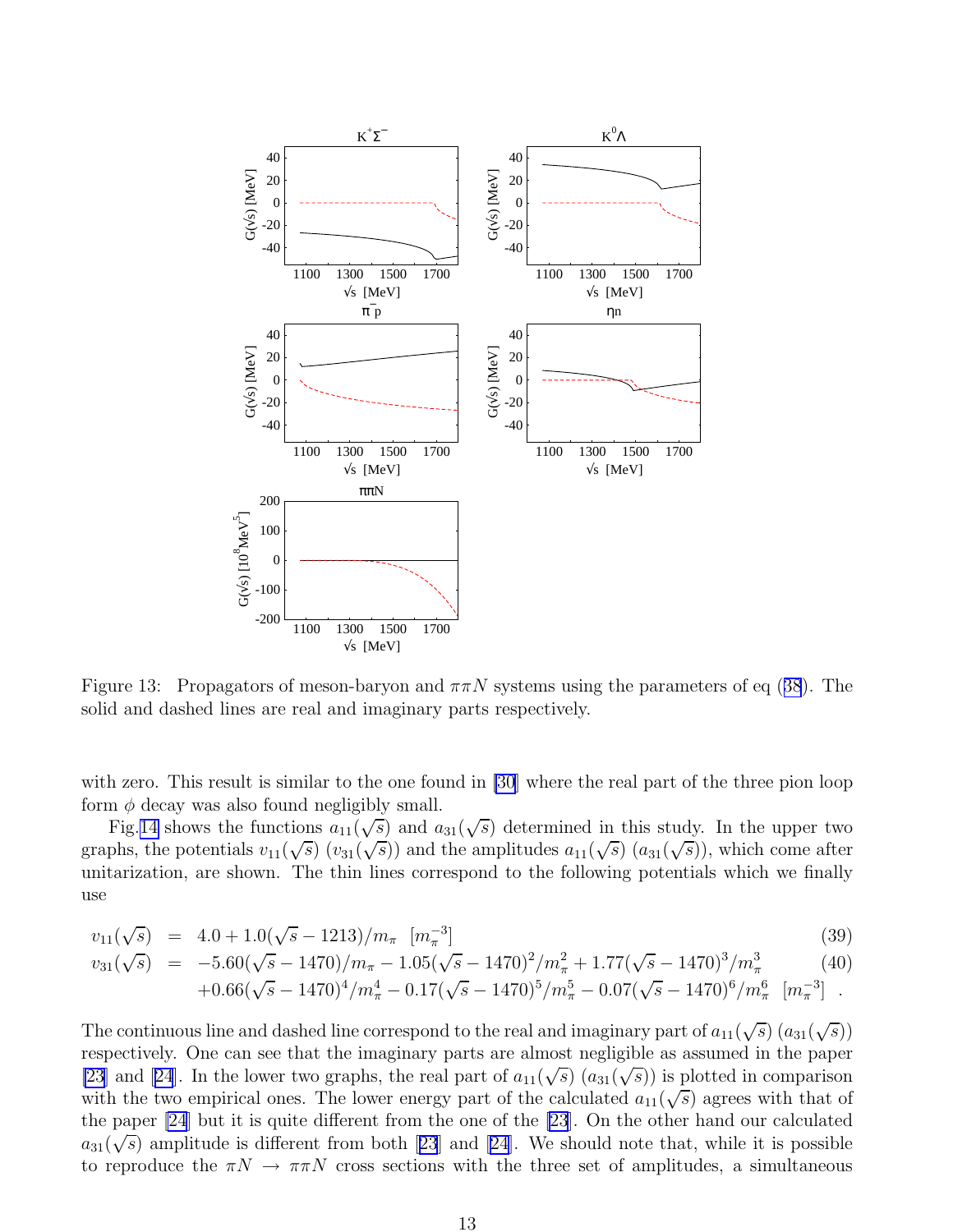<span id="page-13-0"></span>

Figure 14: The S-wave  $\pi N \leftrightarrow \pi \pi N$  amplitudes  $a_{11}(\sqrt{s})$  and  $a_{31}(\sqrt{s})$ . Upper figures in the panel: the thin lines are the potential  $v_{ij}(\sqrt{s})$ , the solid lines are  $\text{Re}[a_{ij}(\sqrt{s})]$  and the dashed lines are Im[ $a_{ij}$ ]. Lower figures in the panel: the calculated Re[ $a_{ij}$ ](solid) are compared with [\[23\]](#page-21-0)(dashed) and [\[24\]](#page-21-0)(dotted).

description of the  $\pi N \to \pi \pi N$  cross sections and the  $\pi N \to \pi N$  scattering date is not possible with the amplitude of[[23\]](#page-21-0) and[[24\]](#page-21-0). We shall elaborate further on this issue below.

The T matrix elements obtained are shown in Fig.[15.](#page-14-0) One can see that the T matrix elements are well reproduced at energies below 1600 MeV in both the  $S_{11}$  and  $S_{31}$  cases. The phase-shifts and inelasticities are shown in Fig[.16.](#page-14-0) The inclusion of the  $\pi \pi N$  channels improves slightly the phase shifts in  $S_{11}$  and  $S_{31}$ . The important thing to note is that, as seen in Fig[.16](#page-14-0), the inelasticities at low energies in both  $S_{11}$  and  $S_{31}$  are well reproduced with the inclusion of the  $\pi\pi N$  channels. The present  $a_{11}(\sqrt{s})$  function is essentially the same as that of the paper [\[24\]](#page-21-0) in the range of energies studied there. Should we take the amplitude of paper [\[23](#page-21-0)], the inelasticities would be much overestimated at energies around 1400 MeV. The present  $a_{31}(\sqrt{s})$  amplitude is different from both empirical  $a_{31}(\sqrt{s})$  determinations. It has a node at the energy 1470 MeV which is reflected in the inelasticities shown in the figure. The inelasticities are quite sensitive to the  $a_{31}(\sqrt{s})$  amplitude used. For example, the two empirical  $a_{31}(\sqrt{s})$  correspond to the inelasticities shown in Fig[.17](#page-15-0) which differ appreciable from those obtained with the function determined here. We should note that for this test we have used a function  $v_{31}(\sqrt{s})$  such that after unitarization they lead to scattering amplitudes identical to the empirical  $a_{31}(\sqrt{s})$ . The unitarization procedure modifies only little the potential as is visible in upper right box of Fig.14 for our case. The opposite sign of our  $a_{31}(\sqrt{s})$  also provides the same inelasticities and hence is compatible with the  $S_{31} \pi N$ scattering data. However, it leads to unacceptable results for the  $\pi N \to \pi \pi N$  cross section.

Fig.[18](#page-16-0) shows the  $\pi N \to \pi \pi N$  cross sections. They are calculated with the present S-wave amplitudes and the P-wave amplitudes of the paper[[23\]](#page-21-0). The dashed lines correspond to the cross section when we drop the S-wave contributions. The two processes,  $\pi^- p \to \pi^0 \pi^0 n$  and  $\pi^+ p \to \pi^+ \pi^+ n$ , are purely P-wave  $\pi N$  and have no S-wave  $\pi N$  contribution. In the  $\pi^- p \to \pi^+ \pi^- n$ reaction, the P-wave contribution is large and dominates the process. The effect of the S-wave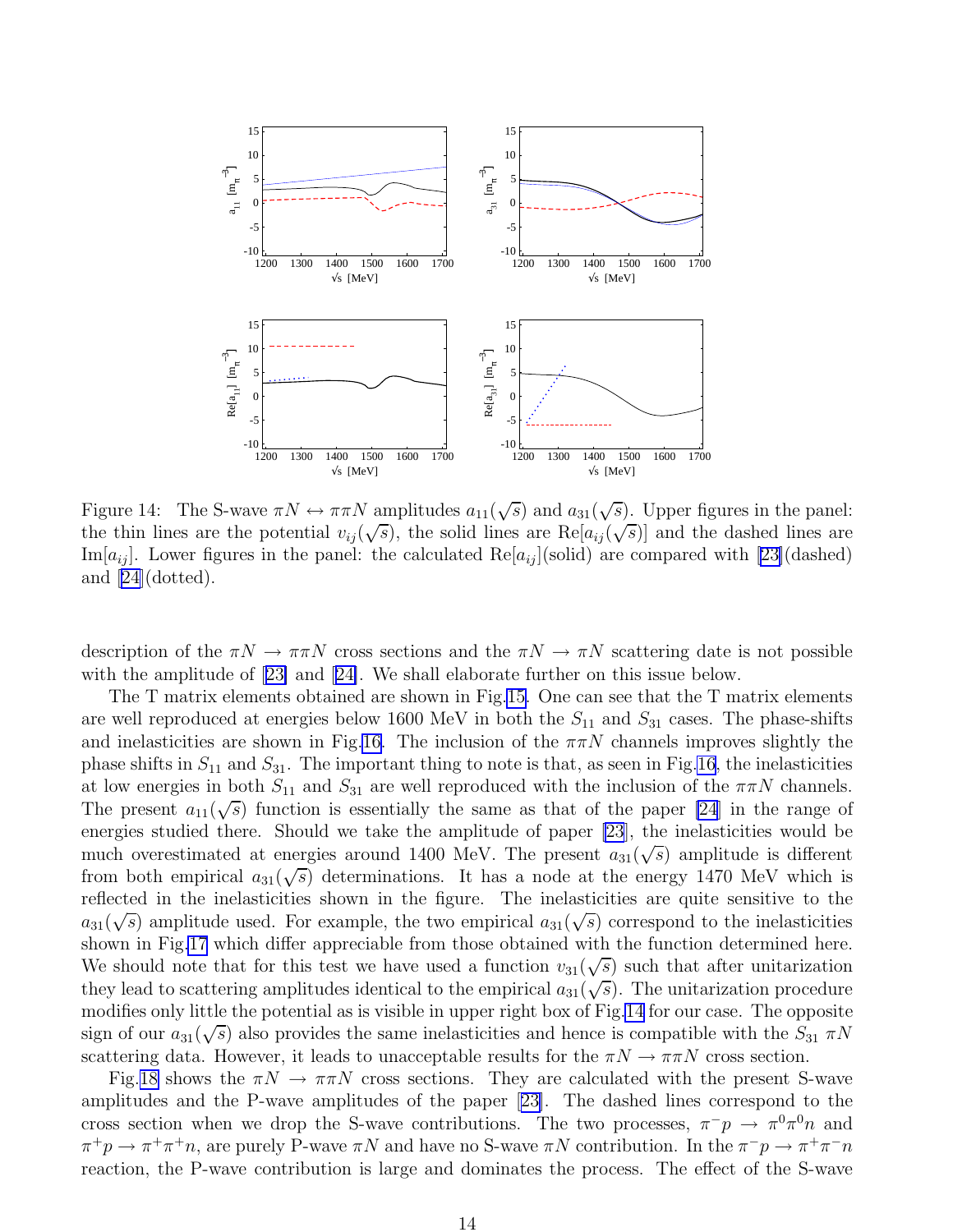<span id="page-14-0"></span>

Figure 15: Scattering amplitude for the  $S_{11}$  and  $S_{31}$   $\pi N$  partial waves with  $\pi \pi N$  channels.



Figure 16: Phase-shifts and inelasticities of  $S_{11}$  and  $S_{31}$   $\pi N$  scattering with  $\pi \pi N$  channels.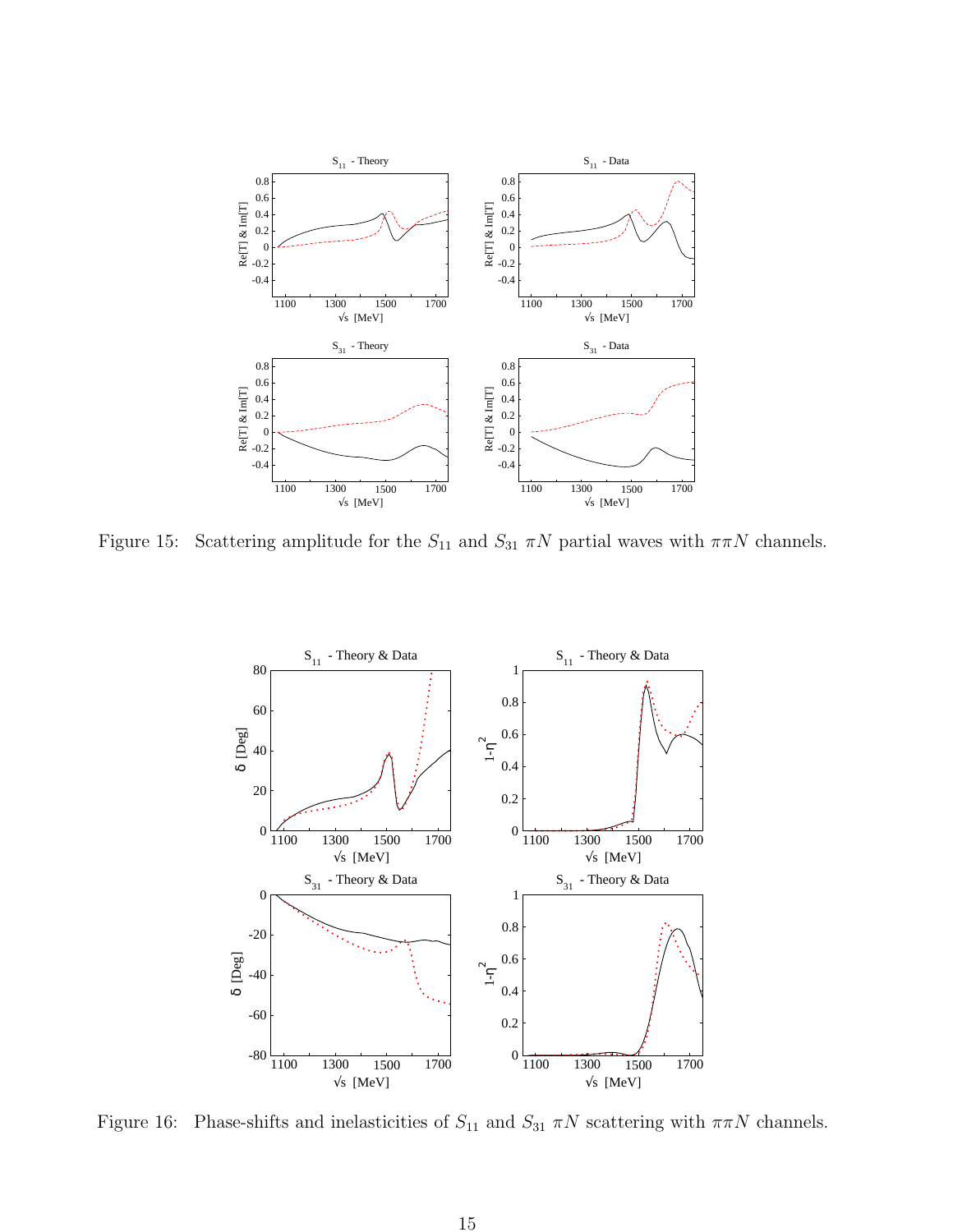<span id="page-15-0"></span>

Figure 17: Inelasticities of  $S_{31} \pi N$  scattering which correspond to the empirical  $\pi N \to \pi \pi N$ amplitudes. The solids line in the left and right figure correspond to [\[23\]](#page-21-0) and [\[24](#page-21-0)] respectively. The dotted line is the experimental analysis[[25](#page-21-0)].

is not visible in the figure. However, in the  $\pi^-p \to \pi^0\pi^-p$  and  $\pi^+p \to \pi^0\pi^+p$  processes we can see that the P-wave contributions are small and do not explain the size of the data. As one can see, the present S-wave amplitude provides enough strength to account for the cross section data. In the  $\pi^- p \to \pi^0 \pi^- p$  process, the S-wave amplitude is a mixture of  $a_{11}(\sqrt{s})$  and  $a_{31}(\sqrt{s})$ . In order to obtain the contribution of the S-wave shown in the figure, the amplitudes  $a_{11}(\sqrt{s})$  and  $a_{31}(\sqrt{s})$  should interfere constructively close to the  $\pi\pi N$  threshold. The relative sign between  $a_{11}(\sqrt{s})$  and  $a_{31}(\sqrt{s})$   $(v_{11}(\sqrt{s})$  and  $v_{31}(\sqrt{s}))$  is determined by this condition. The value of  $a_{11}/a_{31}$ at threshold is about  $+1/2$ , which is in contrast to the one pion exchange prediction,  $-2$  [\[31\]](#page-22-0). However, more elaborate models for two pion production [\[32,](#page-22-0) [33, 34](#page-22-0), [35](#page-22-0), [36](#page-22-0), [37\]](#page-22-0) contain many more terms that change the value of this ratio. The amplitudes  $a_{11}(\sqrt{s})$  and  $a_{31}(\sqrt{s})$  determined in this study, account for both the  $\pi N$  elastic scattering data and the  $\pi N \to \pi \pi N$  cross section data simultaneously.

In Fig[.19](#page-16-0) we also show the result for the  $\pi^-p \to \eta n$  cross section. We can see that the agreement is good up to 1550 MeV, above which higher partial waves, as demonstrated in [\[38\]](#page-22-0), become relevant.

We have also evaluated the scattering lengths in our approach which are listed in Table [2](#page-17-0). The thresholds for the  $K^0\Lambda$ ,  $K^0\Sigma^0$ ,  $K^+\overline{\Sigma}^-$ are  $\sqrt{s} = 1613$ , 1690, 1691 MeV respectively. These energies, particularly the two last ones, are already in the region of energies where the theory deviates from experiment in the phase shifts and inelasticities, therefore we should take these numbers only as indicative. On the other hand, the fitting to the data has been done around the  $N^*(1535)$  energy. Thus, our prediction for the  $\eta n$  scattering length,  $a_{\eta n} = 0.26 + i0.25$  fm, should be rather accurate. This number is in agreement with the result quoted in [\[8\]](#page-21-0),  $a_{nn} = 0.20 + i0.26$ fm, although a bit more attractive. Still the real part is about a factor three smaller than in [\[21\]](#page-21-0) and a factor four smaller than in[[39](#page-22-0)]. In spite of that, it was argued in[[8\]](#page-21-0) that even the small value  $Re[a_{nn}] = 0.2$  fm is not unrealistically small. This scattering length is important since it plays a crucial role in the possibility to have  $\eta$  bound states in nuclei [\[40](#page-22-0), [41](#page-22-0)]. The scattering length for  $\pi^0 n$  and  $\pi^- p$  have not been imposed in the fit to the data, which concentrated in the  $N^*(1535)$ region, as already mentioned. In this sense, the agreement with the data about 450 MeV below that resonance should be considered an unexpected success. We obtain isospin 3/2 and isospin  $1/2$  scattering lengths  $a_3 = -0.0875 \, m_{\pi}^{-1}$ ,  $a_1 = 0.1272 \, m_{\pi}^{-1}$ , to be compared with the experimental numbers[[42\]](#page-22-0),  $a_3^{exp} = -0.0852 \pm 0.0027$   $m_{\pi}^{-1}$ ,  $a_1^{exp} = 0.1752 \pm 0.0041$   $m_{\pi}^{-1}$ . The agreement is good for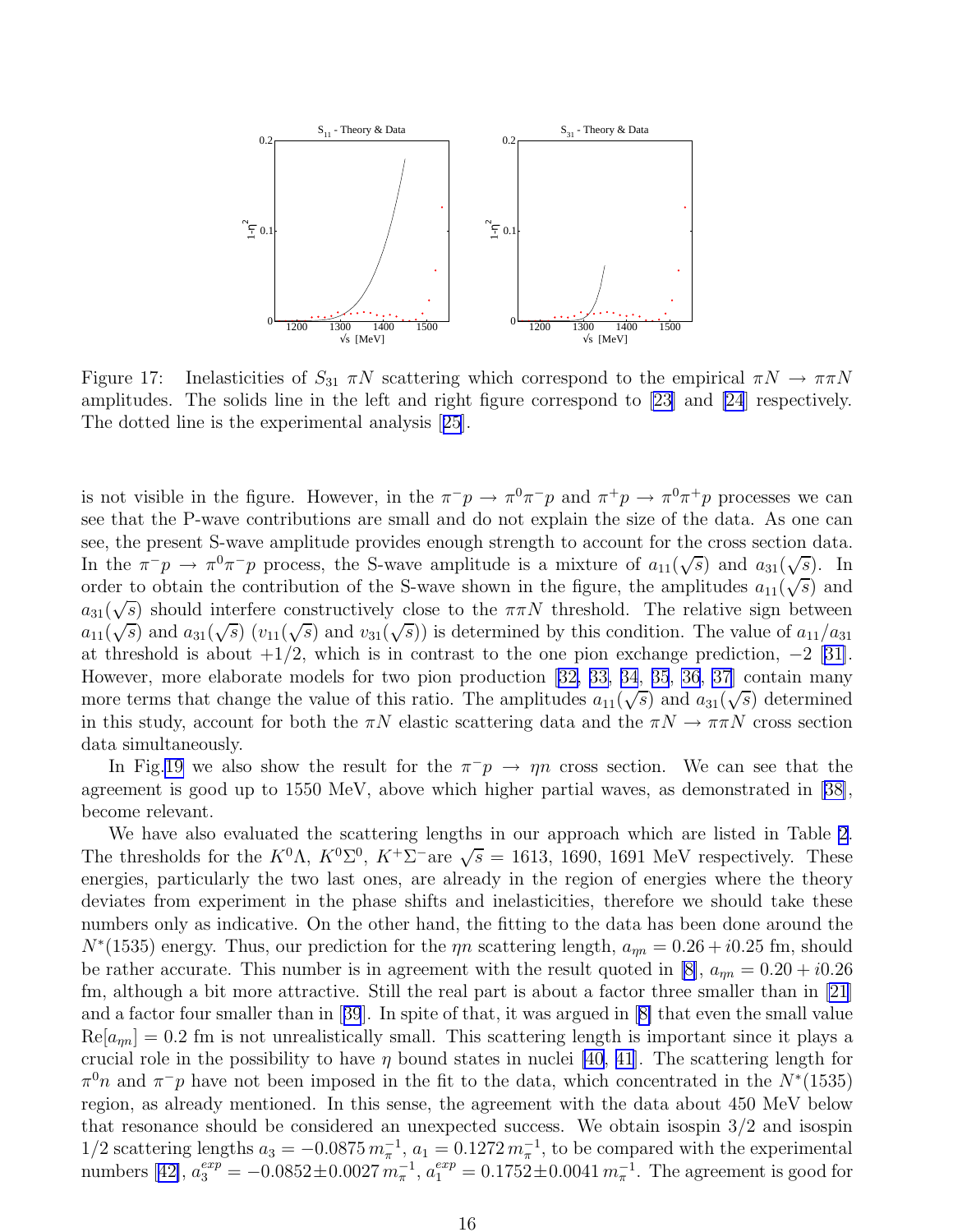<span id="page-16-0"></span>

Figure 18: The cross section of  $\pi N \to \pi \pi N$  scattering. Data points are taken from the papers in reference of[[24](#page-21-0)].



Figure 19: The cross section of  $\pi N \to \eta n$  scattering.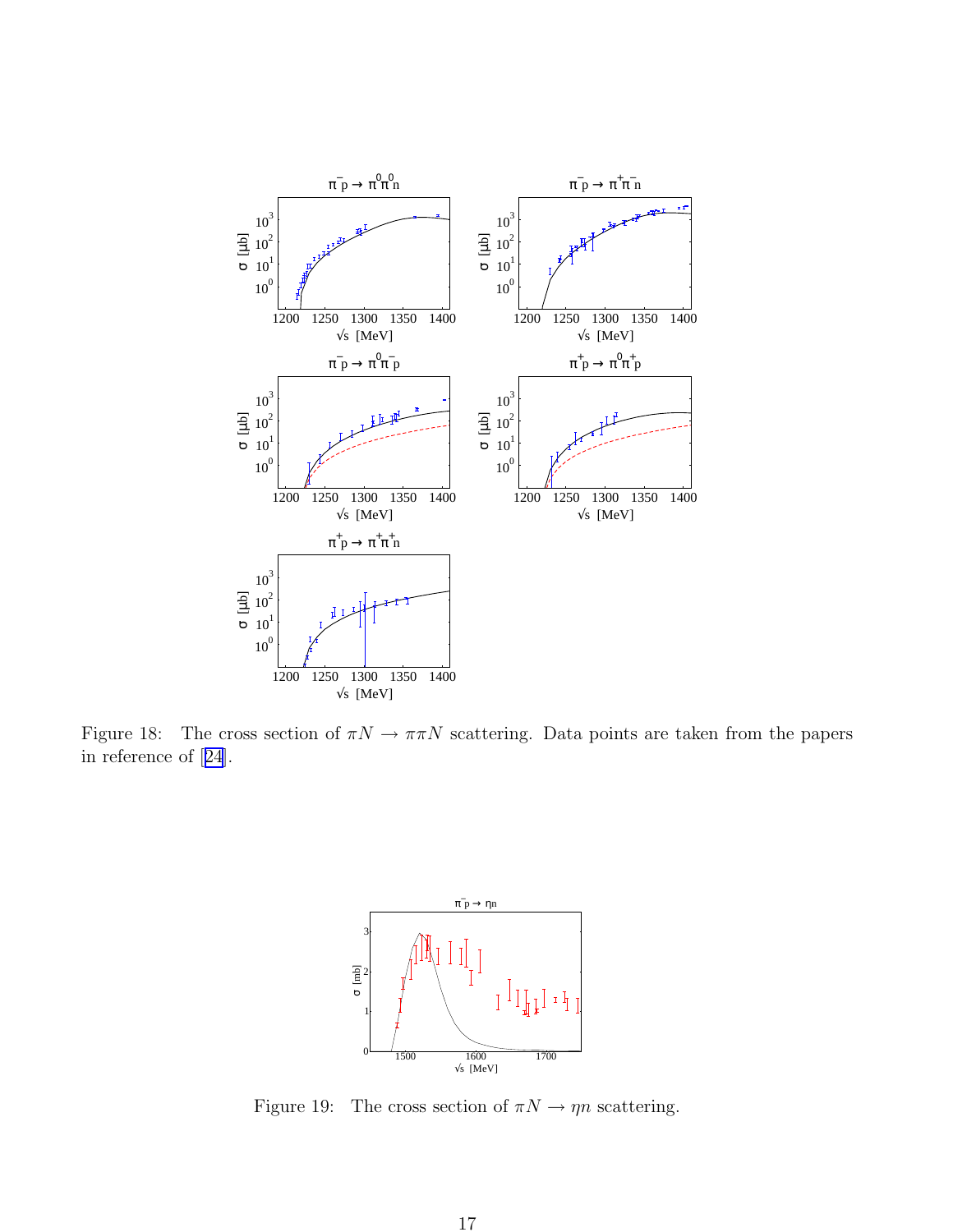|            | $\pi^{0}n$    | $\pi$ $p$     | $\eta n$                            |  |
|------------|---------------|---------------|-------------------------------------|--|
| $a_i$ [fm] | $-0.023$      |               | $0.080 + i 0.003$ $0.264 + i 0.245$ |  |
|            |               |               |                                     |  |
|            | $K^0 \Lambda$ | $K^0\Sigma^0$ | $K^+\Sigma^-$                       |  |

<span id="page-17-0"></span>Table 2: The calculated meson-baryon scattering lengths in unit of [fm].

the isospin  $3/2$  scattering length, but the isospin  $1/2$  one is about  $25\%$  smaller than experiment.

To summarize the result of section 2 and 3, wee can see that the chiral unitary approach including the  $\pi\pi N$  channels, is a very efficient tool to study the S-wave  $\pi N$  scattering. It can reproduce, with few parameters, not only the isospin  $1/2$  part but also the isospin  $3/2$  part, whichcould not be obtained before [[6, 19, 20](#page-21-0)], when only meson-baryon channels were considered. Particularly, the  $\pi \pi N$  channel was found essential to reproduce the isospin 3/2 scattering.

# $4\quad$  The  $N^*(1535)$  and  $\Delta(1620)$  resonances

As shown in Fig.[15](#page-14-0), the calculated  $T(S_{11})$  has a resonance behavior around 1535 MeV indicating that the well known negative parity baryon  $N^*(1535)$  is generated in this approach. To find the pole corresponding to the resonance we extend our calculation of the T matrix to the complex  $P_0$ plane. We evaluate the T matrix elements by means of

$$
T(P_0) = \left[V(P_0)^{-1} - G(P_0)\right]^{-1}
$$
\n(41)

and look for poles in the complex  $P^0$  plane. In this plane the function  $G(P_0)$  has cuts on the real axis. For example, Fig[.20](#page-18-0) left shows  $\text{Im}[G_{\pi^- p}(P_0)]$  in the physical sheet, namely the first Riemann sheet. We also plot to the right of Fig.[20](#page-18-0) the sheet connecting the first Riemann sheet for  $\text{Im}[P_0] \geq 0$  with the second Riemann sheet for  $\text{Im}[P_0] < 0$ , which is defined as

$$
G_i^{II}(P_0) = \begin{cases} G_i^I(P_0) & \text{at } \text{Re}[P_0] \le \sqrt{s^0}_i \\ G_i^I(P_0) - 2i \text{Im}[G_i^I(P_0)] & \text{at } \text{Re}[P_0] > \sqrt{s^0}_i \end{cases}
$$
(42)

with  $\sqrt{s^0}_i$  the *i*-th channel threshold energy. We need also to extrapolate  $\tilde{G}(\sqrt{s})$  to the complex plane. For this purpose we parameterize the result for  $\text{Im}[\tilde{G}(\sqrt{s})]$  above the  $\pi \pi N$  threshold in the real axis as

$$
\text{Im}[\tilde{G}(\sqrt{s})] = -0.638(\sqrt{s} - 1213)/m_{\pi} + 1.124(\sqrt{s} - 1213)^2/m_{\pi}^2 - 0.882(\sqrt{s} - 1213)^3/m_{\pi}^3 \tag{43}
$$

which allows for an analytical continuation for  $\text{Re}[P_0]$  above that threshold.

We search for poles of the isospin  $1/2$  T matrix elements on this sheet, and obtain a pole at

$$
P_0^R \equiv 1543 - i \ 46 \text{ MeV} \quad . \tag{44}
$$

The structure of the T matrix guarantees that we find the pole in all the elements which have an isospin 1/2 component. For example, Fig.[21](#page-18-0) left shows  $|T(S_{11})|$ , where we can see a pole clearly. This result tells us that the decay width of the resonance is about 93 MeV. This value is smaller than the PDG estimation 100  $\sim$  250 MeV [\[43](#page-22-0)], but agrees with the new data from BEPC, 95  $\pm$  15 MeV [\[44\]](#page-22-0).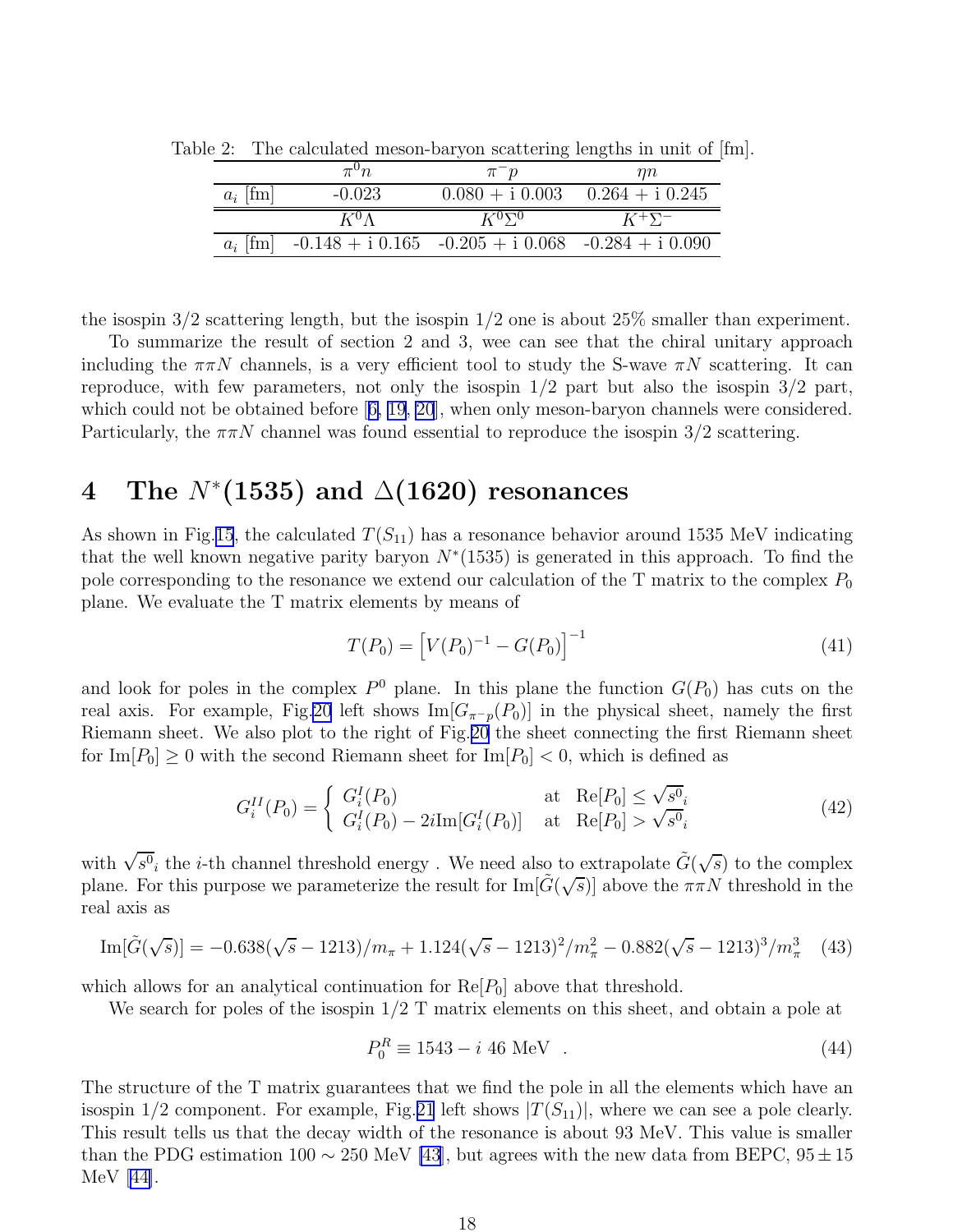<span id="page-18-0"></span>

Figure 20: The imaginary part of the propagator for the  $\pi^- p$  system.



Figure 21:  $|T(S_{11})|$  (left) and  $|T(S_{31})|$  (right) in the complex energy plane. The poles of  $N^*(1535)$ and  $\Delta(1620)$  are seen at the energies  $1543 - i46$  MeV and  $1625 - i215$  MeV respectively.

On the other hand, in the elements of pure isospin  $3/2$  we find a pole around  $1625-i215$  MeV, which is reminiscent of the  $\Delta(1620)$  resonance, although with a larger width than the nominal one of the PDG of about 120-160 MeV. In Fig. 21 right we show  $|T(S_{31})|$ , where a pole is clearly visible. We should consider the position of the pole only as qualitative in our approach since around  $\sqrt{s}$  = 1600 MeV is where we start having noticeable discrepancies with the data and furthermore we had to go far in the complex plane where the analytic extrapolation of the  $\pi\pi N$ propagator becomes less accurate. This resonance is responsible for the change of curvature in  $\text{Im}T(S_{31})$  shown in Fig.[15](#page-14-0). It is interesting to note that the introduction of the  $\pi\pi N$  channels is what has induced the appearance of this resonance, which does not show in our approach when the  $\pi\pi N$  channels are not considered. In this respect it is interesting to note that the  $\Delta(1620)$ resonancecouples mostly to the  $\pi \pi N$  channel [[43](#page-22-0)].

For  $P_0$  near the pole the T matrix elements are approximated by

$$
T_{ij}(P_0) \simeq \frac{g_i g_j}{P_0 - P_0^R} \tag{45}
$$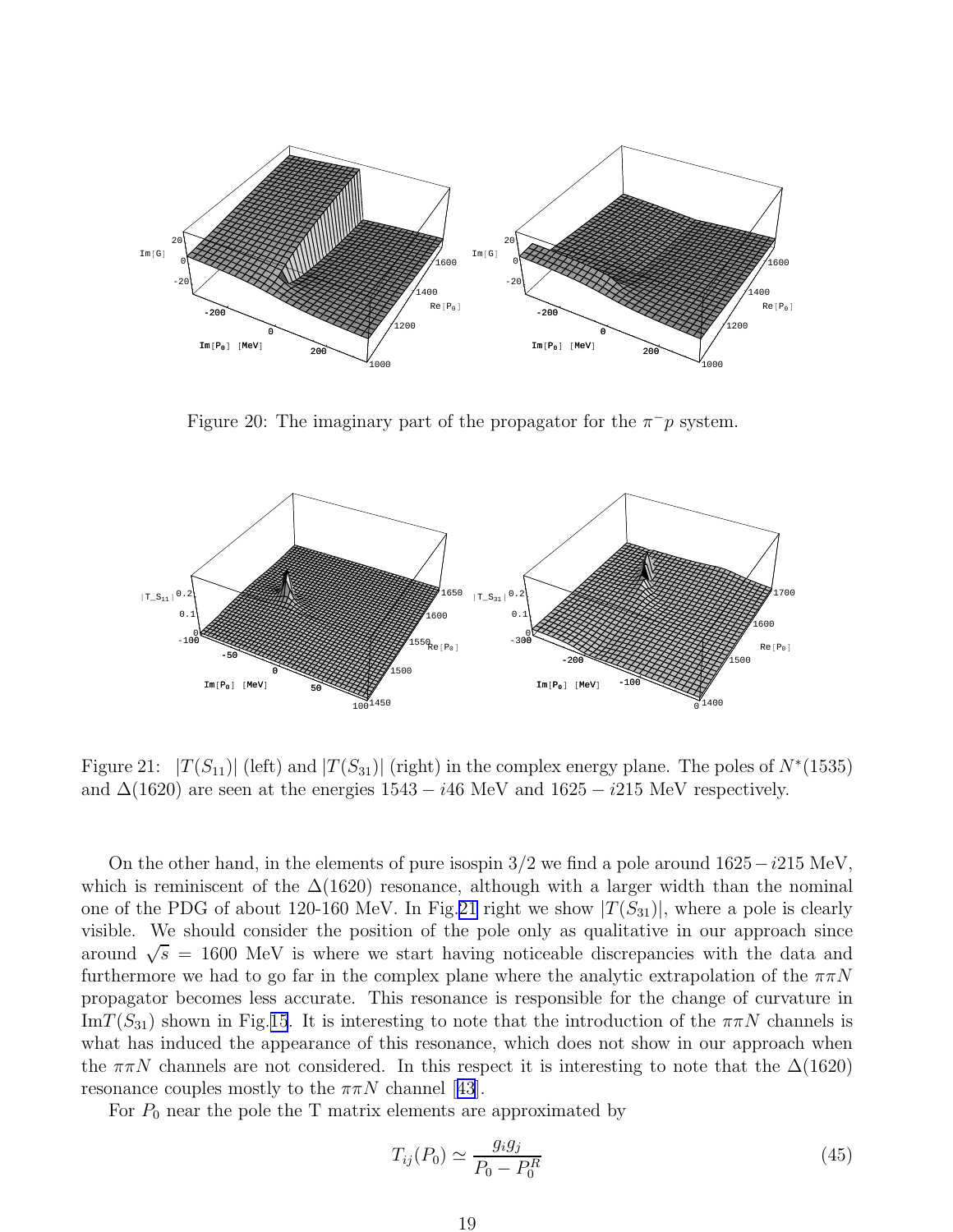Table 3: Coupling constants and decay widths of  $N^*(1535)$ .

|                  |         | $K^+\Sigma^ K^0\Sigma^0$ $K^0\Lambda$ |      | $\pi^- p$ $\pi^0 n$ $\eta n$ |     |          | $\pi^0\pi^-p$                                                        | $\pi^+\pi^-n$ |
|------------------|---------|---------------------------------------|------|------------------------------|-----|----------|----------------------------------------------------------------------|---------------|
| $ g_i $          | 2.12    | $1.50\,$                              | 0.92 | 0.56                         |     |          | 0.39 1.84 $0.57 m_{\pi}^{-2}$ 0.40 $m_{\pi}^{-2}$                    |               |
| $\Gamma_i$ [MeV] |         |                                       |      | 14.1                         | 7.0 | 65.7     | 4.6                                                                  | 2.4           |
| B. ratio $[\%]$  |         |                                       |      | 15.0                         |     | 7.4 70.1 | 4.9                                                                  | 2.5           |
| $g_i$            | $-2.36$ |                                       |      |                              |     |          | 1.67 -1.28 -0.57 0.39 1.77 -0.61 $m_{\pi}^{-2}$ -0.43 $m_{\pi}^{-2}$ |               |
| $\Gamma_i$ [MeV] |         |                                       |      | 15.0                         | 7.1 | 60.8     | 5.4                                                                  | 2.6           |
| B. ratio $[\%]$  |         |                                       |      | 16.5                         | 7.8 | 66.9     | 5.9                                                                  | 2.9           |

with  $g_i$  the couplings of the resonance to the *i*-th channel. We obtain the size of the couplings by evaluating the residues of the diagonal elements  $T_{ii}(P_0)$ . The values obtained are listed in Table 3. We find that the resonance  $N^*(1535)$  couples strongly to the  $K\Sigma$  and  $\eta n$  channels strongly with a couplings four times bigger than for the  $\pi N$  channels. The couplings to the KA are also large compared to the  $\pi N$  channels. In short, we get

$$
|g_{\pi N}| < |g_{K\Lambda}| < |g_m| \sim |g_{K\Sigma}| \tag{46}
$$

Using these couplings we calculate the partial decay widths of the open channels by means of

$$
\Gamma_i = -2\mathrm{Im}[G_i(M_{N^*})]|g_i|^2\tag{47}
$$

where we take  $M_{N^*} = \text{Re}[P_0^R] = 1543$  MeV. The partial decay rates and the branching ratios obtained are also listed in Table 3. The calculated branching ratios of  $\pi N$ ,  $\eta N$  and  $\pi \pi N$  decay modes, are  $22\%$ ,  $70\%$  and  $7\%$  respectively. The fraction of  $\eta N$  mode is large, which is know to be characteristic of this resonance although our fraction is bigger than the PDG estimation 30  $\sim$  55 %. Our  $\pi N$  fraction is smaller than the PDG estimation, 35 ~ 55 %, while the  $\pi \pi N$  fraction is compatible with the PDG estimation,  $\leq 10\%$ .

The lower part of Table 3 shows the same quantities obtained from a Breit-Wigner fit of the real energy scattering amplitudes  $T_{ij}(\sqrt{s})$ . We fit them by the Breit-Wigner form together with a background

$$
T_{ij}(\sqrt{s}) = g_i g_j \frac{1}{\sqrt{s} - 1543 + i46} + a_{ij} + b_{ij}(\sqrt{s} - 1450)
$$
\n(48)

at  $1450 \leq \sqrt{s} \leq 1650$  MeV. The unknown parameters  $g_i \times g_j$ ,  $a_{ij}$  and  $b_{ij}$  are determined by the method of least squares. We obtain the values of  $g_i$  from the  $g_{\eta n} \times g_i$  corresponding to the  $\eta n$  final state amplitudes. Their absolute value agree fairly well with the values obtained from the pole residues and gives us confidence about our numerical evaluation of the couplings. For instance, the  $\pi N$ ,  $\eta n$  and  $\pi \pi N$  branching ratios are now 24 %, 67 % and 9 % respectively.

This latter analysis allows us to determine the sign of the couplings. The signs given are relative to that of  $g_{\eta n}$ . It is instructive to decompose the resonance in the SU(3) representations. In fact, our result, ignoring the coupling to the  $\pi \pi N$  channel, leads to

$$
g_8 = -2.52 \; , \; g_{8'} = 2.62 \; , \; g_{10} = 0.43 \; , \; g_{27} = -0.47 \tag{49}
$$

and tells us that the  $N^*(1535)$  resonance is almost an equal weight mixture of the R-parity even SU(3) octet 8 and the R-parity odd SU(3) octet 8′ . It would be interesting to compare these results with the results from other models or lattice QCD simulations.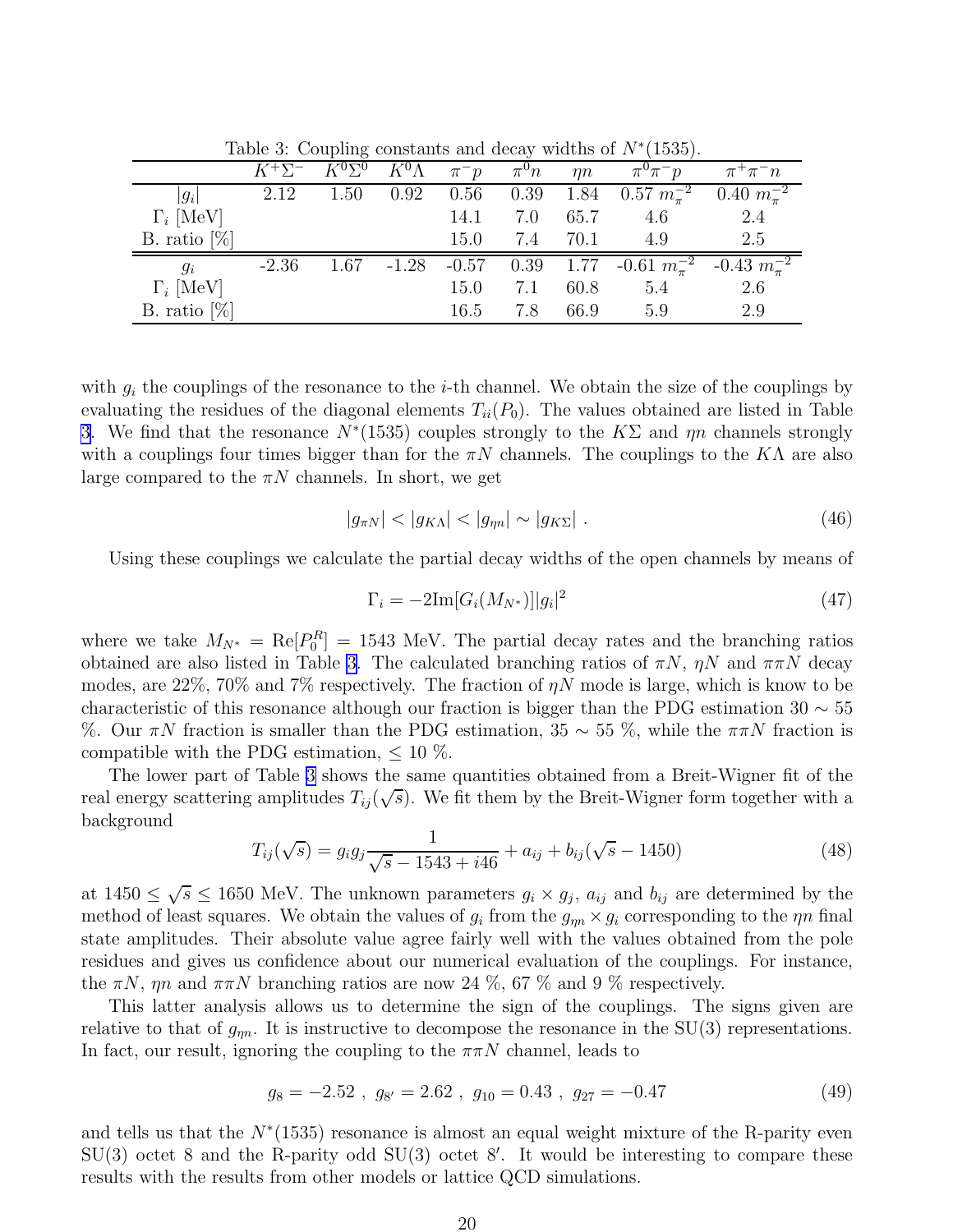# <span id="page-20-0"></span>5 Conclusion

We have studied the S-wave  $\pi N$  scattering, together with that of coupled channels, in a chiral unitary model in the region of center of mass energies from threshold to 1600 MeV. We calculated the T matrix using the Bethe-Salpeter equation in the eight coupled channels including six mesonbaryon channels and two  $\pi \pi N$  channels. We took the transition potentials between the mesonbaryon systems from the lowest order chiral Lagrangian and improved them taking into account the vector meson dominance hypothesis. Then we introduced the appropriate  $\pi N \leftrightarrow \pi \pi N$  transition potentials which influence both the elastic scattering and the pion production processes. In the present model the renormalization due to higher order contributions is included by means of subtraction constants in the real part of the propagators of the two or three-body systems, which are taken as free parameters and determined through comparison with the T matrix of the data analysis. The imaginary part of the meson-baryon or  $\pi\pi N$  propagators is fixed and ensures unitarity in the S matrix. A realistic T matrix is obtained with a few free parameters for energies up to 1600 MeV. The phase-shifts and the inelasticities are well reproduced in both isospin  $1/2$ and 3/2. We find that the correction of the chiral coefficient and the  $\pi\pi N$  channels are important to obtain an accurate T matrix, especially in isospin 3/2. Our analysis allowed us to determine the S-wave amplitudes for  $\pi N \to \pi \pi N$  and we found that the isospin  $3/2 \pi N \leftrightarrow \pi \pi N$  amplitude is different from the two previous empirical ones.

The resonance  $N^*(1535)$  is generated dynamically and qualifies as a quasi bound state of meson and baryon. The corresponding pole is seen in the T matrix on the complex plane. We calculate the total and partial decay width of the resonance. The total width obtained, about 80 MeV, is smaller than the PDG estimation, but agrees with the new data from BEPC. Also the large  $\eta n$ branching ratio observed in the data is reproduced.

The present study has served to show the potential of the chiral unitary approach extending the predictions to higher energies than it would be possible with the use of  $\chi PT$ . Yet, we also saw that improvements in the basic information of the lowest order chiral Lagrangians to account for phenomenology of VMD are welcome. On the other hand we found mandatory the inclusion of the  $\pi\pi N$  channels in order to find an accurate reproduction of the data, particularly those in the isospin  $3/2$  sector. We also found that the introduction of these channels, forcing them to reproduce the inelasticities and other data, has as an indirect consequence that the  $\Delta(1620)$ resonance appears then as a pole in the complex plane indicating a large mixing of this resonance with  $\pi\pi N$  states. This interpretation would be consistent with the large experimental coupling of this resonance to the  $\pi\pi N$  channel.

# Acknowledgements

We would like to acknowledge discussions with J.C. Nacher. One of us, T. I., would like to thank J.A. Oller and A. Hosaka for useful discussions. This work has been partly supported by the Spanish Ministry of Education in the program "Estancias de Doctores y Tecnólogos Extranjeros en España", by the DGICYT contract number BFM2000-1326 and by the EU TMR network Eurodaphne, contact no. ERBFMRX-CT98-0169.

# References

[1] J. Gasser, H. Leutwyler, Nucl. Phys. B250 (1985) 465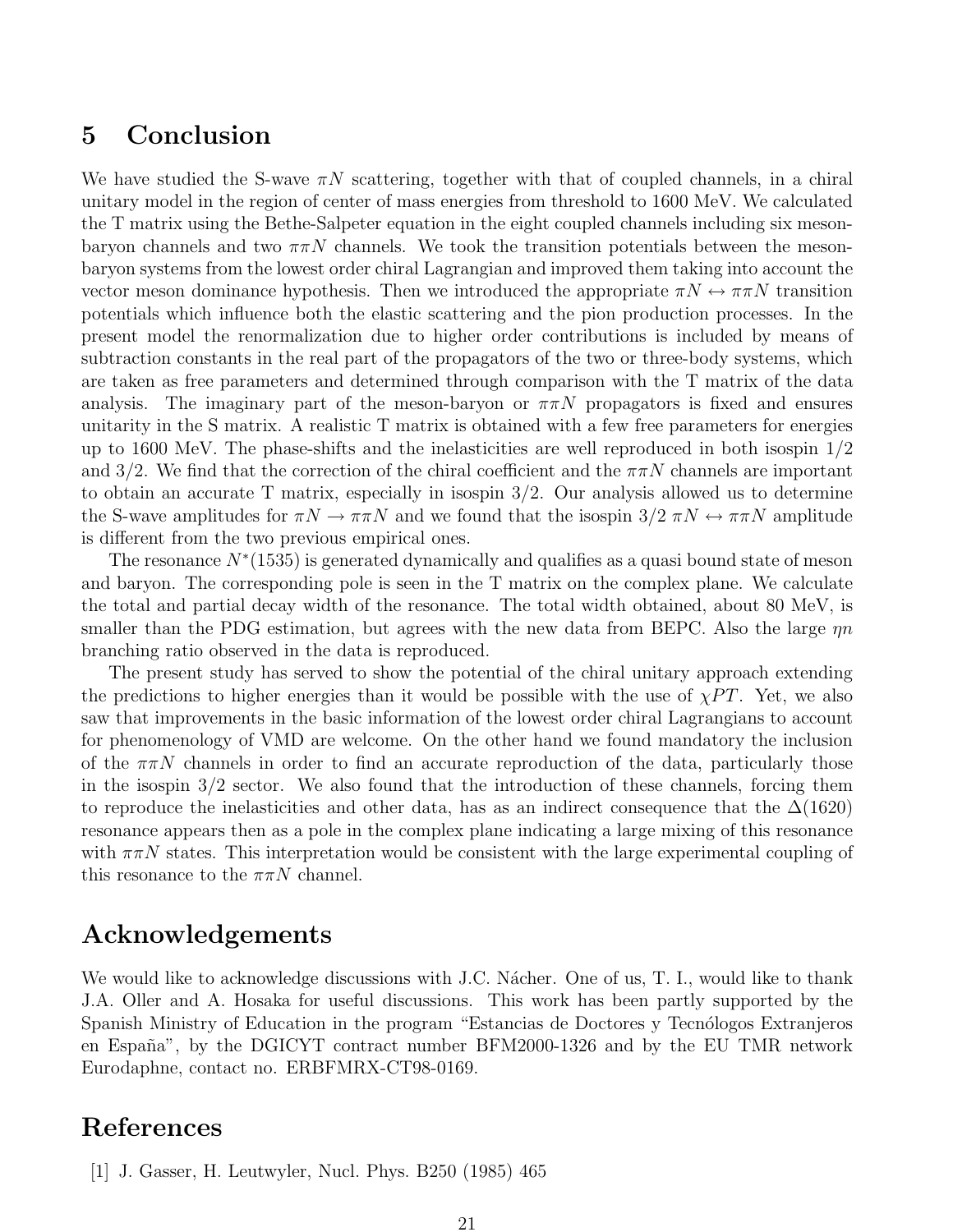- <span id="page-21-0"></span>[2] U.G. Meissner, Rep. Prog. Phys. 56 (1993) 903
- [3] V. Bernard, N. Kaiser and U.G. Meissner, Int. J. Mod. Phys. E4 (1995) 193
- [4] A. Pich, Rep. Prog. Phys. 58 (1995) 563
- [5] G. Ecker, Prog. Part. Nucl. Phys. 35 (1995) 1
- [6] N. Kaiser, P.B. Siegel and W. Weise, Phys. Lett. B362 (1995) 23
- [7] N. Kaiser, P.B. Siegel and W. Weise, Nucl. Phys. A594 (1995) 325
- [8] N. Kaiser, T. Waas and W. Weise, Nucl. Phys. A 612 (1997) 297
- [9] J.A. Oller and E. Oset, Nucl. Phys. A 620 (1997) 438 ; erratum, Nucl. Phys. A 652 (1999) 407
- [10] J.A. Oller, E. Oset and J.R. Peláez, Phys. Rev. D59 (1999) 074001 ; erratum Phys. Rev. D60 (1999) 099906
- [11] J.A. Oller and E. Oset, Phys. Rev. D60 (1999) 074023
- [12] A. Gómez Nicola and J.R. Peláez, Phys. Rev. D62 (2000) 017502
- [13] A. Gómez Nicola, J. Nieves, J.R. Peláez and E. Ruiz Arriola, Phys. Lett. B486 (2000) 77
- [14] U.G. Meissner and J.A. Oller, Nucl. Phys. A673 (2000) 311
- [15] J.A Oller and U.G. Meissner, Phys. Lett. B500 (2000) 263
- [16] J.A. Oller, E. Oset and A. Ramos, Prog. Part. Nucl. Phys. 45 (2000) 157
- [17] T. P. Vrana, S.A. Dytman and T.S.H. Lee, Phys. Rep. 328 (2000) 181
- [18] E. Oset and A. Ramos, Nucl. Phys. A635 (1998) 99
- [19] J.C. Nácher, A. Parreño, E. Oset, A. Ramos, A. Hosaka and M. Oka, Nucl. Phys. A678 (2000) 187
- [20] J. Nieves and E. Ruiz Arriola, [hep-ph/0104307,](http://arXiv.org/abs/hep-ph/0104307) Phys. Rev. D in print
- [21] A.M. Green and S. Wycech, Phys. Rev. C60 (1999) 035208
- [22] F. Mandl and G. Show, Quantum Field Theory, John Wyley and Sons, 1984
- [23] D.M. Manley, Phys. Rev. D30 (1984) 536
- [24] H. Burkhardt and J.Lowe, Phys. Rev. Lett. 67 (1991) 2622
- [25] Center of Nuclear Study,<http://gwdac.phys.gwu.edu/>
- [26] G. Ecker, J. Gasser, A. Pich and E. de Rafael, Nucl. Phys. B321 (1989) 311
- [27] J. Nieves and E. Ruiz Arriola, Phys. Lett. B455 (1999) 30